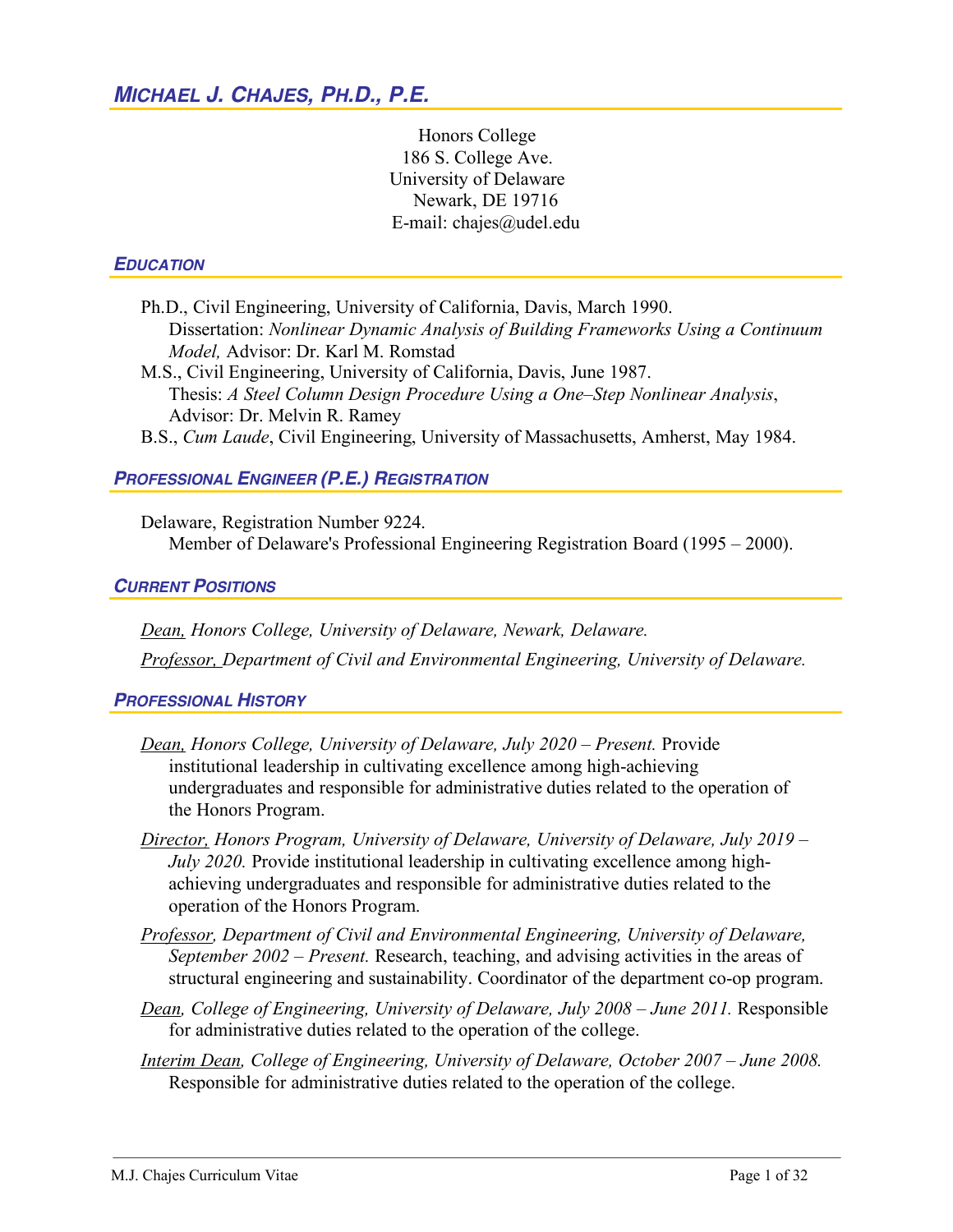- *Chair, Department of Civil and Environmental Engineering, University of Delaware, July 2001 – September 2007.* Responsible for administrative duties related to the operation of the department.
- *Associate Chair, Department of Civil and Environmental Engineering, University of Delaware, September 1998 – June 2001.* Assist chairperson in administrative duties related to the operation of the department.
- *Acting Associate Chair, Department of Civil and Environmental Engineering, University of Delaware, September 1996 – August 1997.* Assisted chairperson in administrative duties related to the operation of the department.
- *Associate Professor, Department of Civil and Environmental Engineering, University of Delaware, September 1996 – August 2002.* Research, teaching, and advising activities in the area of structural engineering.
- *Assistant Professor, Department of Civil and Environmental Engineering, University of Delaware, September 1990 – August 1996.* Research, teaching, and advising activities in the area of structural engineering.
- *Instructor, Department of Civil Engineering, University of California, Davis, October 1989 – June 1990.* Taught undergraduate structural engineering classes.
- *Research Assistant, Department of Civil Engineering, University of California, Davis, October 1988 – September 1989.* Conducted research on earthquake bridge response sponsored by the California Strong Motion Instrumentation Program.
- *Teaching Assistant, Department of Civil Engineering, University of California, Davis, October 1984 – September 1988.* Taught and assisted in the teaching of graduate and undergraduate civil engineering classes.

## *HONORS AND AWARDS*

- Academy of Distinguished CEE Alumni, University of Massachusetts (2016).
- E. A. Trabant Award for Women's Equity, Advance Team, University of Delaware (2012).
- Delaware Engineer of the Year, Delaware Engineering Society (2010).
- UC Davis College of Engineering Distinguished Engineering Alumni Medal (2010).
- Nominated for University Outstanding Teaching Award, University of Delaware (1993, 1997, 2004, and 2007).
- Nominated for Outstanding Academic Advising Award, University of Delaware (1994, 2009).
- Nominated for College of Engineering Outstanding Advising Award, University of Delaware (2003).
- Nominated for College of Engineering Outstanding Teaching Award, University of Delaware (2001).
- ASCE, Delaware Section, Project of the Year Award for Bridge 1–351 Over Muddy Run (Univ. of Delaware and DelDOT Team) (1999).
- Member of NSF's U.S. Delegation to the Structural Faults & Repair Conference in Edinburgh, Scotland (1997).
- Member of NSF's U.S. Delegation to the Second International Symposium on Non– Metallic (FRP) Reinforcement of Concrete Structures in Ghent, Belgium (1995).
- Feature Story on CNN's *Science & Technology Week*, February 4 (1995).
- Feature Story on Delaware's *First State News*, October 24 (1994).
- National Science Foundation Research Initiation Award (1993 1997).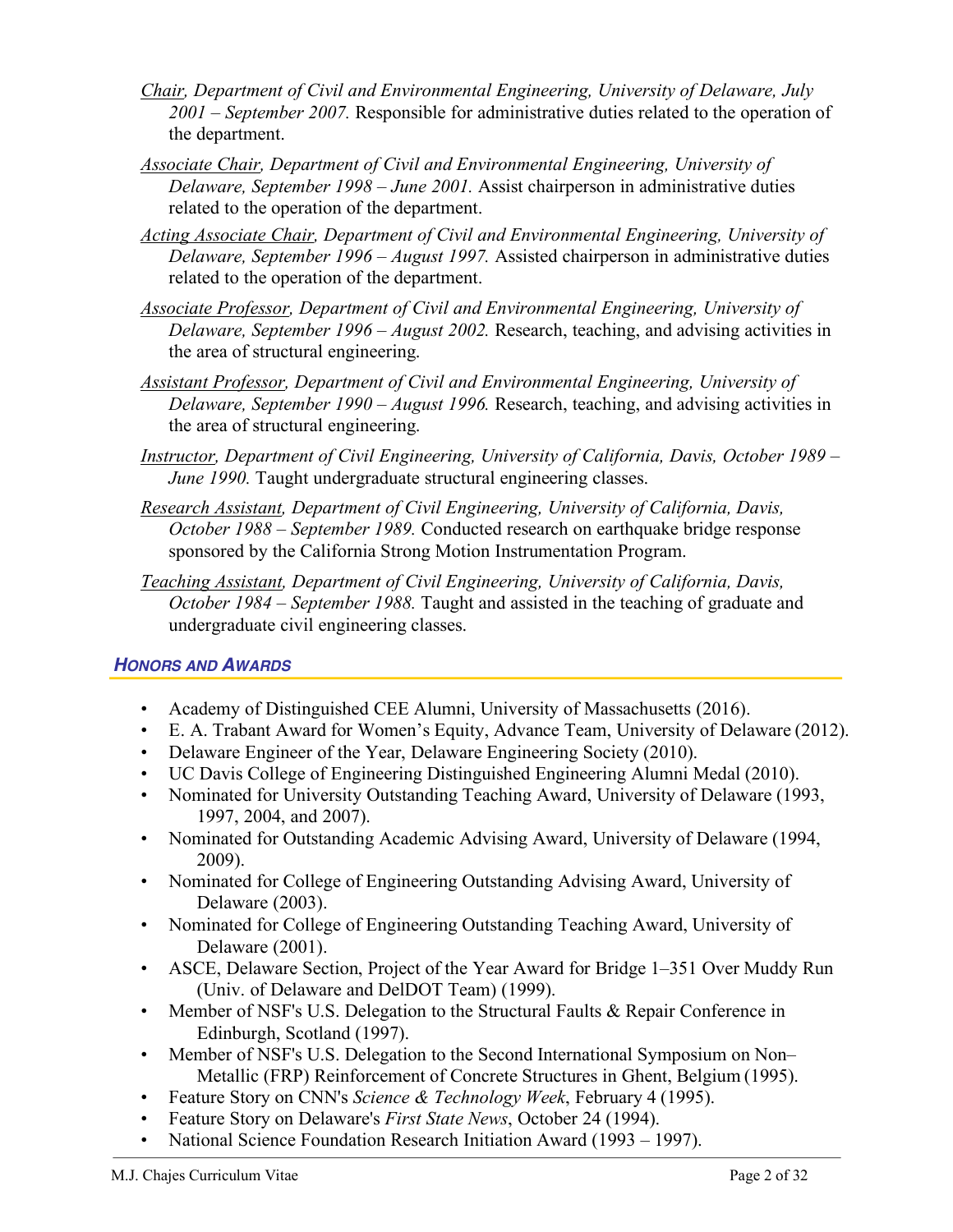- Outstanding Graduate Student Teaching Award, University of California, Davis (1986 and 1988).
- Graduate Student Fellowship, University of California, Davis (1984 1986).
- Distinguished Scholar Research Award, University of California, Davis (1984 1985).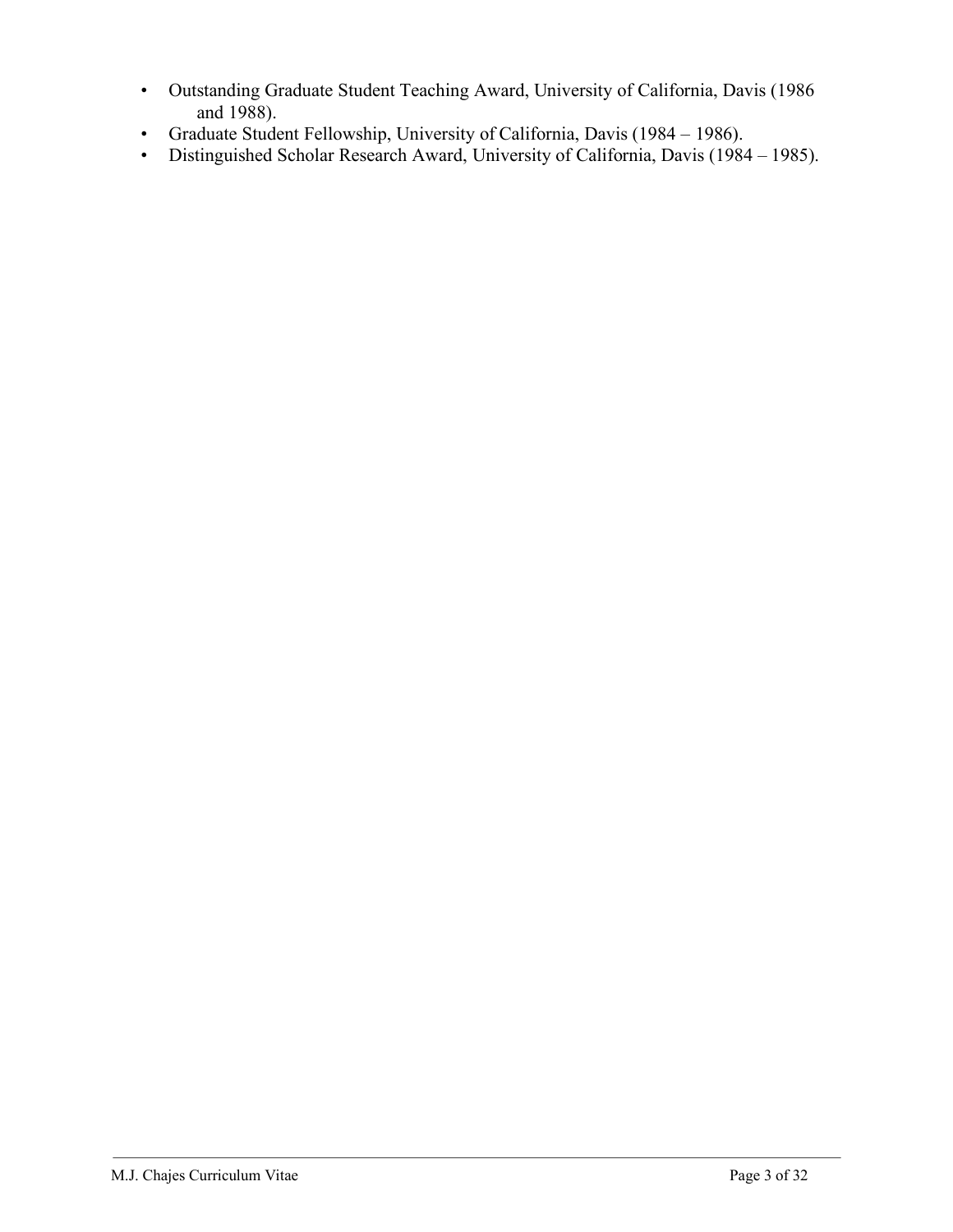- President, American Society of Civil Engineers Student Chapter, University of Massachusetts, Amherst (1983 – 1984).
- NSF REU Summer Student Fellowship, Woods Hole Oceanographic Institute, Woods Hole, Massachusetts (1983).
- Outstanding Student Award, University of Massachusetts, Amherst (1983).
- Member, Chi Epsilon, Civil Engineering Honor Society.
- Member, Tau Beta Pi, Engineering Honor Society.

### *PROFESSIONAL MEMBERSHIP AND SERVICE*

Delaware's Sustainable Energy Utility Board Member (2016 – Present). The Newark Newark's Board of Building, Fire, Property Maintenance and Sidewalk Appeals (2017 – Present).

Partnership Organizing Committee (2018 – 2019).

Newark's Downtown Newark Partnership Strategic Planning Committee (2018). American Society of Civil Engineers (ASCE).

- Member of Department Heads Council Executive Committee (2002 2008, Secretary 2003 – 2005, Chair 2006 - 2008).
- Chair of 2008 National Department Heads Meeting in Charlotte, North Carolina.
- Chair of 2007 National Department Heads Meeting in Fort Collins, Colorado.
- Co–Chair of 2006 National Department Heads Meeting in Galveston, Texas.
- Member of Educational Activities Committee (2006 2008).
- Member of Government Affairs Committee (2007 2008).
- Member of Task Committee to Plan a Summit on the Future of the Civil Engineering Profession in 2025 (2005 – 2007).
- Member of Mid–Atlantic Chairs Council (meeting coordinator, 2002 2004).
- Member of ASCE's Body of Knowledge Committee (2003 2004).

American Society of Engineering Education (ASEE).

- Member of the Dean's Council (2007 2011).
- Member of Public Policy Committee (2009 2011).
- Member of TRB's Committees: AHD30 Structures Maintenance (2007 2012), AFF40 and Field Testing of Bridges  $(2002 - 2011)$ , AFF40(1) – NDE of Highway Structures  $(2002 – 2011)$ , and AFF20(1) – Methods of Analyzing Steel Bridges (2002 – 2011).

NSF Review Panels: Large Structural and Building Systems (1994, 1995, 1996, 2000, 2001, 2002, 2003, and 2006), Large Structural and Building Systems – CAREER (1996, and 1997), Structural Systems and Construction Processes (1995), and Investigation into the Cause and Effects of the Northridge Earthquake of January 17, 1994 (1994).

NSF/AISI/AISC Review Panel for "Innovative Steel Research for Construction," 1992.

Conference Organizing Committee, 3<sup>rd</sup> Annual CIBrE Bridge Workshop: Fatigue and Fracture, Newark, DE, 2004.

- Conference Organizing Committee, 2nd Annual CIBrE Bridge Workshop: Applications of Advanced Materials to Bridge Infrastructure, Newark, DE, 2003.
- Conference Organizing Committee, 1<sup>st</sup> Annual CIBrE Bridge Workshop: Field Load Testing and Long–Term Monitoring, Newark, DE, 2002.
- Reviewer for *ACI's Structural Journal, AISC's Engineering Journal, ASCE's Journals of Bridge Engineering Composites for Construction, Structural Engineering, and Engineering Mechanics, TRB's Journal of the Transportation Research Record, and the Journals of Constructional Steel Research, Building and Construction Materials, Bridge Structures, and Composites Science and Technology.*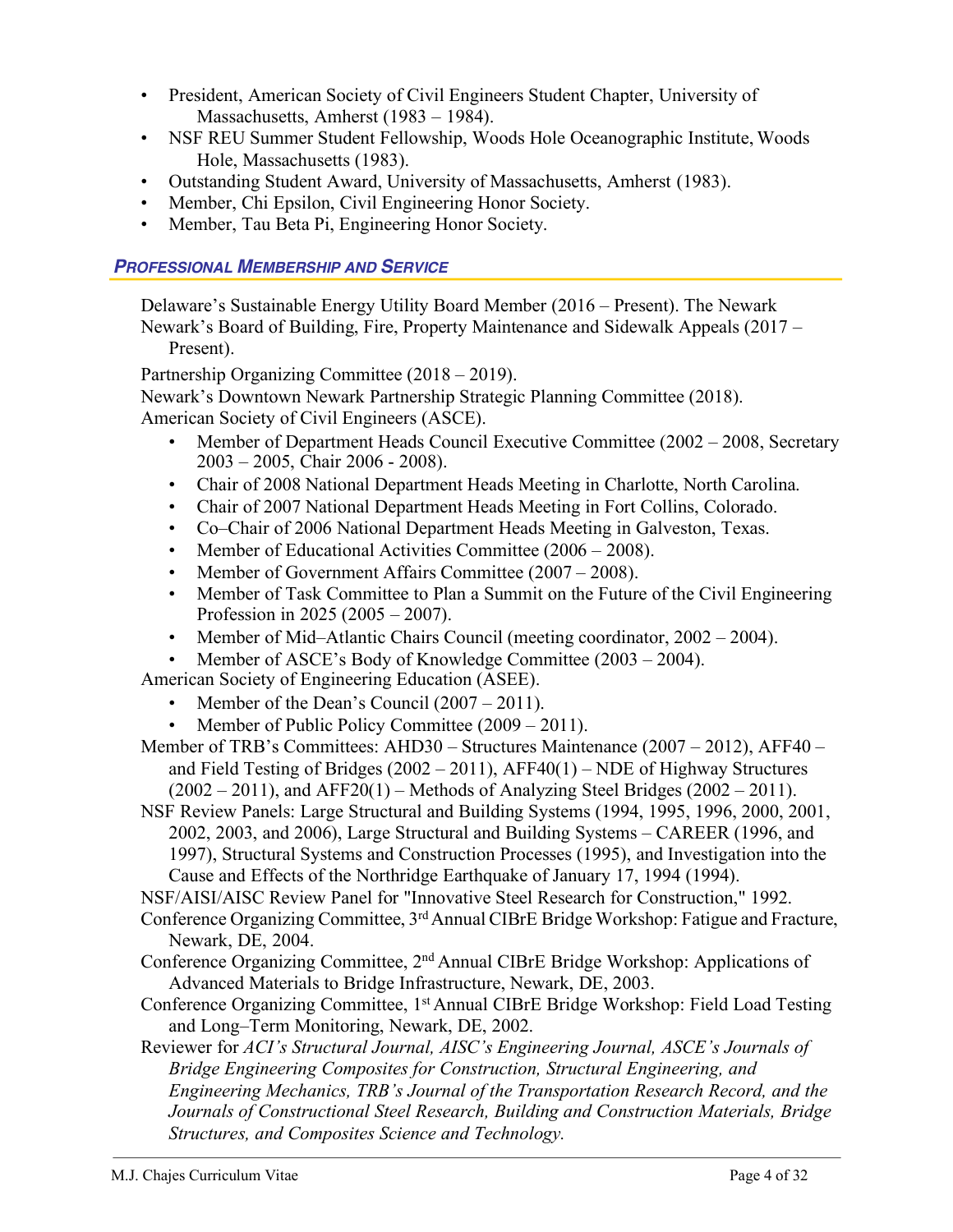#### *UNIVERSITY SERVICE*

Current:

University Faculty Board on Athletics (2017 – present). University Sustainability Council, Member (2019 – present). University Office of Student Conduct Sanctioning Board (2017 – present). President's Roundtable (2020 – present). Provost Executive Council (2007 – 2011, 2020 – present). Faculty Senate Budget Committee (2018 – 2020). Faculty Senate Student and Faculty Honors Committee (2014 – 2020, Chair 2017 – 2020). Department Co-op Coordinator (2013 – present). Advisory Board, Center for Energy and Environmental Policy (Chair 2016 – present). Affiliated Faculty Member, Center for Innovative Bridge Engineering (2001 – present). Affiliated Faculty Member, Center for Composite Materials, (1994 – present). Council of Fellows, Delaware Environmental Institute (2015 – present). Past: University Sustainability Task Force, Member (2014 – 2015, Co-Chair 2015 – 2019). University NSF Advance Fellow (2016 – 2018). University Search Committee for Sustainability Manager (2015). University Search Committee for Arts & Sciences Dean (Chair 2009 – 2010). University Middle States Accreditation (Co-Chair 2008 – 2010). University Carbon Footprint Advisory Group (2008 – 2011). University Branding IMPACT Group (2008 – 2011). University Search Committee for DBI Director (Chair 2008). University Warner and Taylor Awards Selection Committee (2007 – 2007). University Chairs' Caucus Steering Committee (2002 – 2007, Chair 2006 – 2007). University Task Force on Oral and Written Communication (2002 – 2005). University Distinguished Scholarship Selection Committee (2000 – 2009, 2012 – 2013). University Honors Program's, Senior Thesis Board of Third Readers (1993 – 1997). Faculty Senate Committee of Committees and Nominations (2016 – 2018). Faculty Senate, Senator (2015 – 2017). Faculty Senate's Task Force on Sexual Harassment and Assault, (Chair 2014 – 2016). Dean's Council (2007 – 2011). Dean's Chair's Advisory Committee (2001 – 2011). Dean's Chair's and Engineering Centers Advisory Committee (2001 – 2011). College Diversity Committee (Chair Faculty Diversity Working Group 2017 – 2018). College Common First Year Committee (Chair 2005 – 2006). College Outreach Advisory Committee (2002 – 2007). College Strategic Planning Committee (1999 – 2000). College Educational Activities Committee (1996 – 1997, 1998 – 2001, Chair 1999 – 2001). Department Awards Committee (2017 – 2019). Department Advisory Committee (1999 – 2001). Department Undergraduate Coordinator (1996 – 1997, 1998 – 2001). Department Coordinator for Science and Engineering Scholars Program (1994 – 1997). Department Safety Committee (1994 – 1996). Department Faculty Search Committee (1992, 1994, 1997, 1999, 2000, 2012, 2016).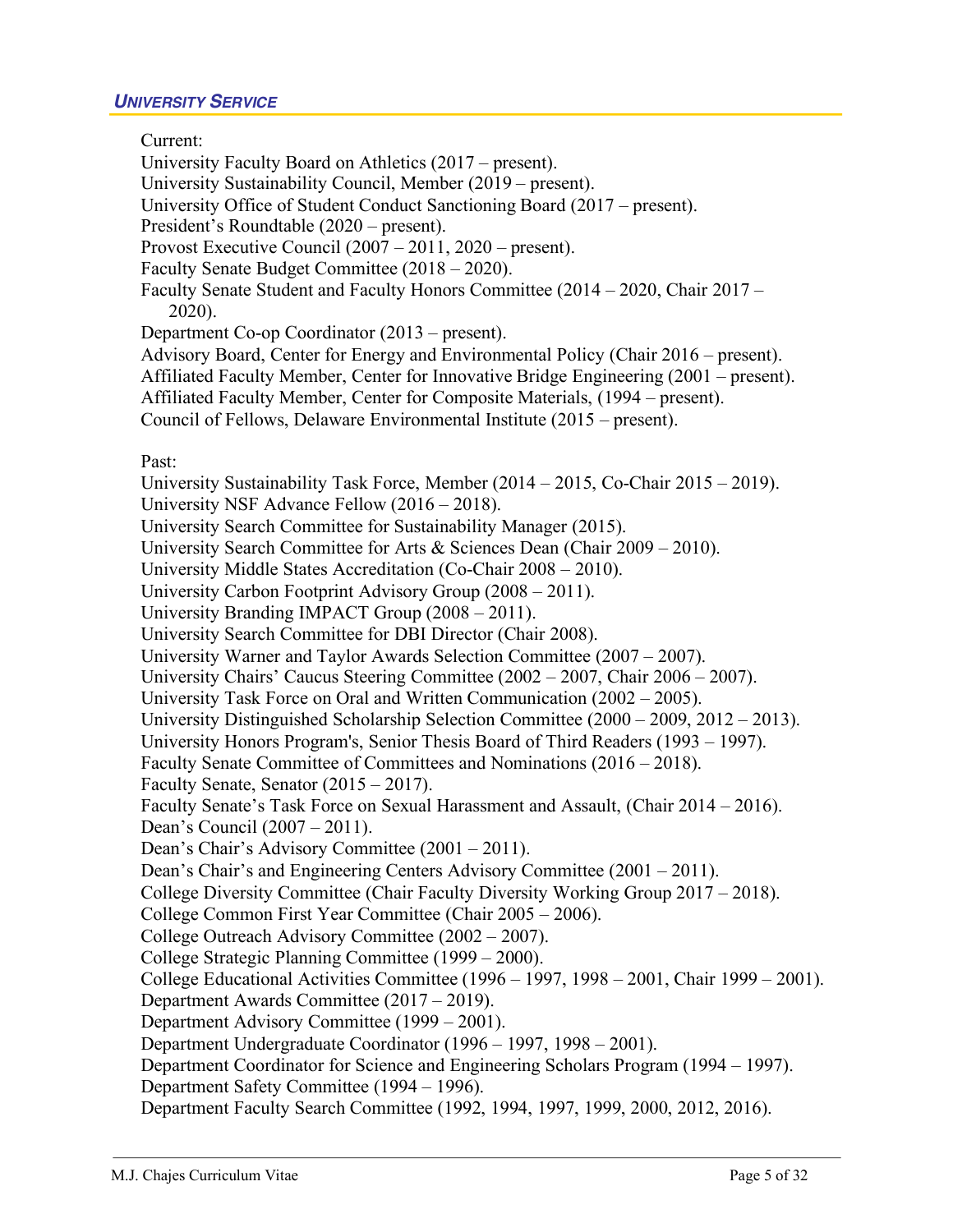Department Faculty Advisor to ASCE Student Chapter (1992 – 1997, 1999 – 2000). Department Advisor for Civil Engineering Honors Students (1991 – 2007, 2016 – 2020). Department Coordinator for MATHCOUNTS Program (1991 – 1997, 2001, 2005 – 2006). Department Coordinator for Annual Open House (1991 – 1995). Department Undergrad Committee, Member (1991 – 1997, 2013 – 2014, Chair 2015 – 2017). Department ABET Implementation Committee (1991 – 1992). Department Undergraduate Recruiting and Scholarship Committee (1990 – 1992, 1995  $-1997$ ).

## *Prior ADMINISTRATIVE SERVICE*

*Dean, College of Engineering, University of Delaware (July 1, 2008 – June 30, 2011). Interim Dean, College of Engineering, University of Delaware (October 1, 2007 – June 30, 2008).*

During Michael Chajes' tenure as dean, the College of Engineering developed and executed an ambitious strategic plan aimed at moving the college into the top tier of engineering programs in the US. During his four years of service, the college experienced an unprecedented level of growth, and made significant strides towards achieving the goals of the strategic plan. The following are some of the accomplishments that were realized during this time.

- A hallmark of the college has long been its successful research program, and under Chajes' leadership, research expenditures in the college grew from \$35 million in FY 2008 to \$49 million in FY 2011, a 40 percent increase
- The number of faculty in the college increased 39 percent, from 99 in 2007 to 138 in 2011, partially through the incorporation of the Department of Computer and Information Sciences and the Center for Energy and Environmental Policy into the college in 2010, but also due to aggressive faculty hiring in newly developed cluster areas such as energy, nanotechnology, information technology, and bioengineering. The number of named professors in the college was also increased from 22 to 31.
- Diversity of engineering faculty increased, particularly among women. The number of women faculty in the college from 2007 to 2011 increased by 55%, from 14.5 to 22.5 (representing 17% of the college in 2011). Chajes also appointed the first woman chair of an engineering department at UD, Annette Karlsson, who became chair of the Department of Mechanical Engineering in 2009 (and is now Dean at Cleveland State University).
- Chajes has helped lead an effort to develop effective resources for the recruitment and retention of women faculty in STEM fields through an NSF Advance grant for which he is the PI. In recognition of the success of this effort, the team was awarded the universities E. A. Trabant Award for Women's Equity.
- The number of students in the College of Engineering grew substantially from 2007 to 2011. The number of undergraduates increased by 60 percent from 1,286 to 2,060, and the number of graduate students increased by 62 percent from 508 to 823. At the same time, the quality of undergraduate students admitted to the college has also increased,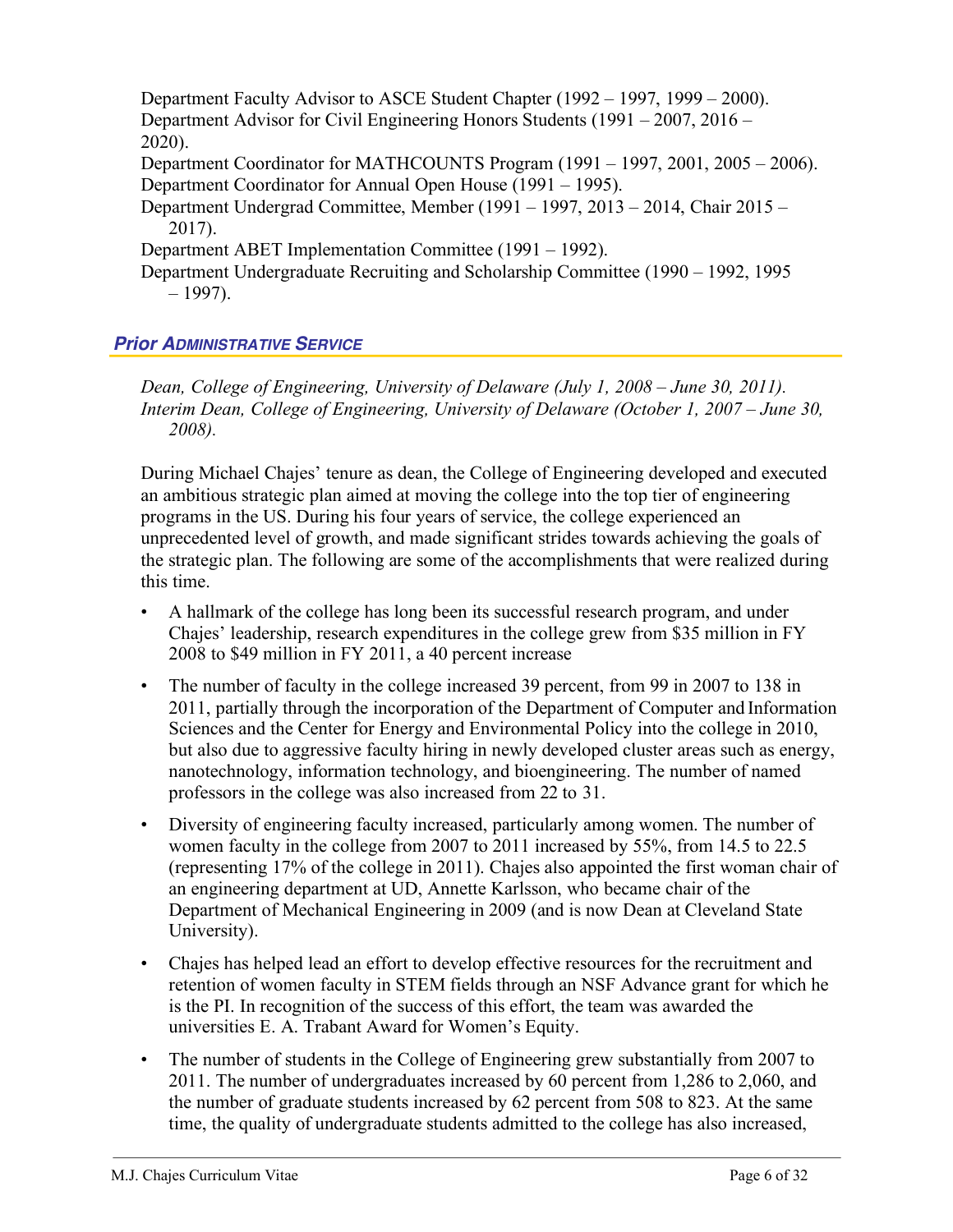with average SAT scores rising from 1871 to 1910 and average GPAs up from 3.66 to 3.77.

- Chajes championed or supported a number of global initiatives including being a member of UD's planning team that traveled to Seoul, South Korea several times to explore establishing a UD campus there, visiting China to establish educational and research partnerships with several institutions, being a member of several UD delegations that built and strengthened relationships with universities in Asia and South America, strengthening relationships in India, hosting UD's first-ever engineering alumni reunion in Taiwan, and participating in other international alumni reunions.
- Chajes committed much of his time to broadening the base of donors and friends and renewing alumni interest and involvement with the college. During his tenure, the college raised roughly \$23 million in pledges and outright gifts. This included an anonymous \$10 million donation to fund graduate fellowships in the Department of Chemical Engineering. The \$10 million donation is the largest gift to the University from an individual since 1995 and the largest outright gift ever to the College of Engineering.
- Chajes focused on developing industrial partnerships to benefit the college's students and research programs. Working together with Dean Bobby Gempesaw of the Lerner College of Business and Economics, a partnership was forged with JPMorgan Chase that supports both college's educational and research missions.
- Chajes supported the development and approval of a new undergraduate major in biomedical engineering during his tenure, which admitted its first class of 53 students for the 2010–2011 academic year, and had 55 students in the 2011-12 freshmen class.
- Chajes branded the college educational goals around the concept of inspiring leaders. This included placing increased educational emphasis on communication skills, teamwork, management and business concepts, and the importance of public policy and global awareness. He has also worked to expand student engagement and provide invaluable educational activities outside of the classroom through activities including internships, undergraduate research, study aboard, and service-based learning.
- Chajes developed and coordinated an introductory engineering course that is taken by all incoming engineering freshmen. The course provides an introduction to the engineering profession. It prepares students for success through the integration of technical problem solving and engineering design, ethical decision-making, working in teams, and communicating solutions to diverse audiences.
- Chajes recognized the need to provide business and management skills to engineering students and actively explored new joint programs with the Lerner College of Business and Economics to accomplish this.
- Under Chajes' leadership, the college became a major player in the design and development of the university's new \$132M Interdisciplinary Science and Engineering Building. The college has been leading the fundraising effort.
- At the university level, Chajes served as co-chair of the committee overseeing the University's 2011 accreditation by the Middles States Commission on Higher Education.

*Chair, Department of Civil and Environmental Engineering, University of Delaware (July 1, 2001 – September 30, 2007).*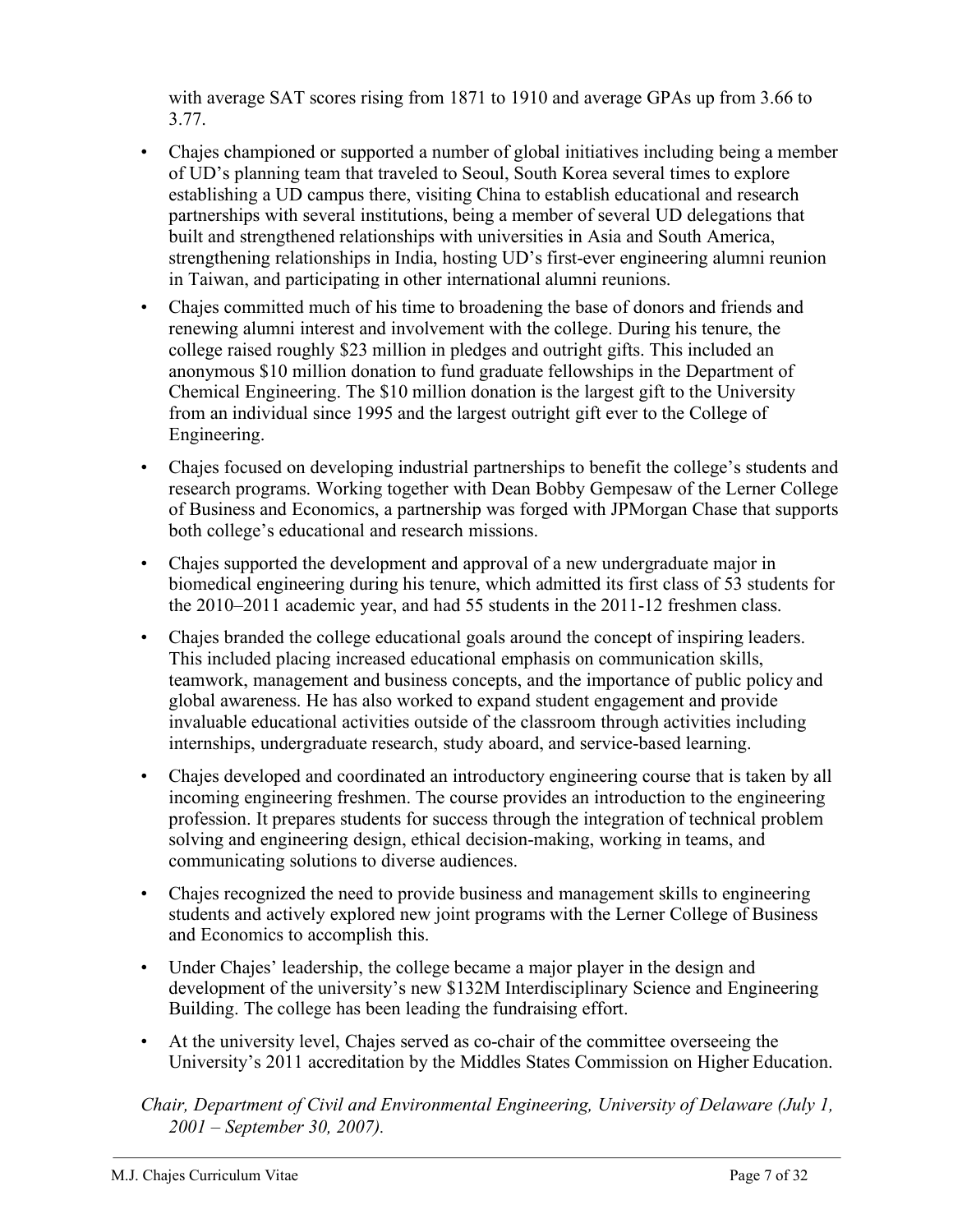During Michael Chajes' tenure as chair of the Department of Civil and Environmental Engineering, the department developed and implemented a comprehensive strategic plan and made significant strides towards achieving the many goals set forth. The department significantly grew the size of the undergraduate program, implemented a major undergraduate curriculum revision, and achieved rapid growth in its research programs.

- Chajes participated on the college's strategic planning committee, and then led the department in developing a department plan with defined action steps and metrics for evaluation.
- Under Chajes' leadership, research expenditures in the department grew from \$5.7 million in FY 2002 to a \$7.6 million in FY 2007, a 33 percent increase.
- During his tenure as chair, the number of undergraduate students increased 57 percent from 237 to 402, and the number of bachelor degrees awarded per year increases by 106% from 47 to 97. While the number of graduate students during that same time increased by only 3% from 90 to 93 (4.3 graduate students per faculty member), there was a shift towards more doctoral students and fewer master degree students.
- Chajes promoted active recruitment of faculty members from diverse groups. During his tenure, the department hired eight faculty members including three women. The number of women on the faculty increased from zero to three (becoming 14% of the faculty).
- Under Chajes' leadership, the department executed its first major curriculum revision in over 15 years.
- Chajes' dedication to undergraduate teaching led him to bring the American Society of Civil Engineering's Excellence in Civil Engineering Education (ExCEEd) teaching workshop to campus. All of the department faculty participated, and since that time, several participants have gone on to win college, university, and national teaching awards.
- Chajes oversaw the departments ABET accreditation visit in 2005.
- As chair, Chajes played a very active role in the recruitment of both undergraduate and graduate students.
- While chair, Chajes planned a construction project that led to the renovation of faculty and student office space.
- Chajes served on the university's Chairs Caucus Steering Committee for several years, and chaired the caucus during his last year as chair. This enabled him to gain an appreciation for issues that departments across campus where facing.
- Chajes worked with colleagues across campus to develop and implement best practices in written and oral communications education though his work on the university's Commutations Task Force.
- Nationally, Chajes was very active in the American Society of Civil Engineering Department Heads Council, serving on the executive committee for six years, and chairing the committee for two years. During his tenure on the executive committee, an annual meeting for national department heads was initiated, and Chajes co-chaired the inaugural meeting, and then chaired the next two meetings.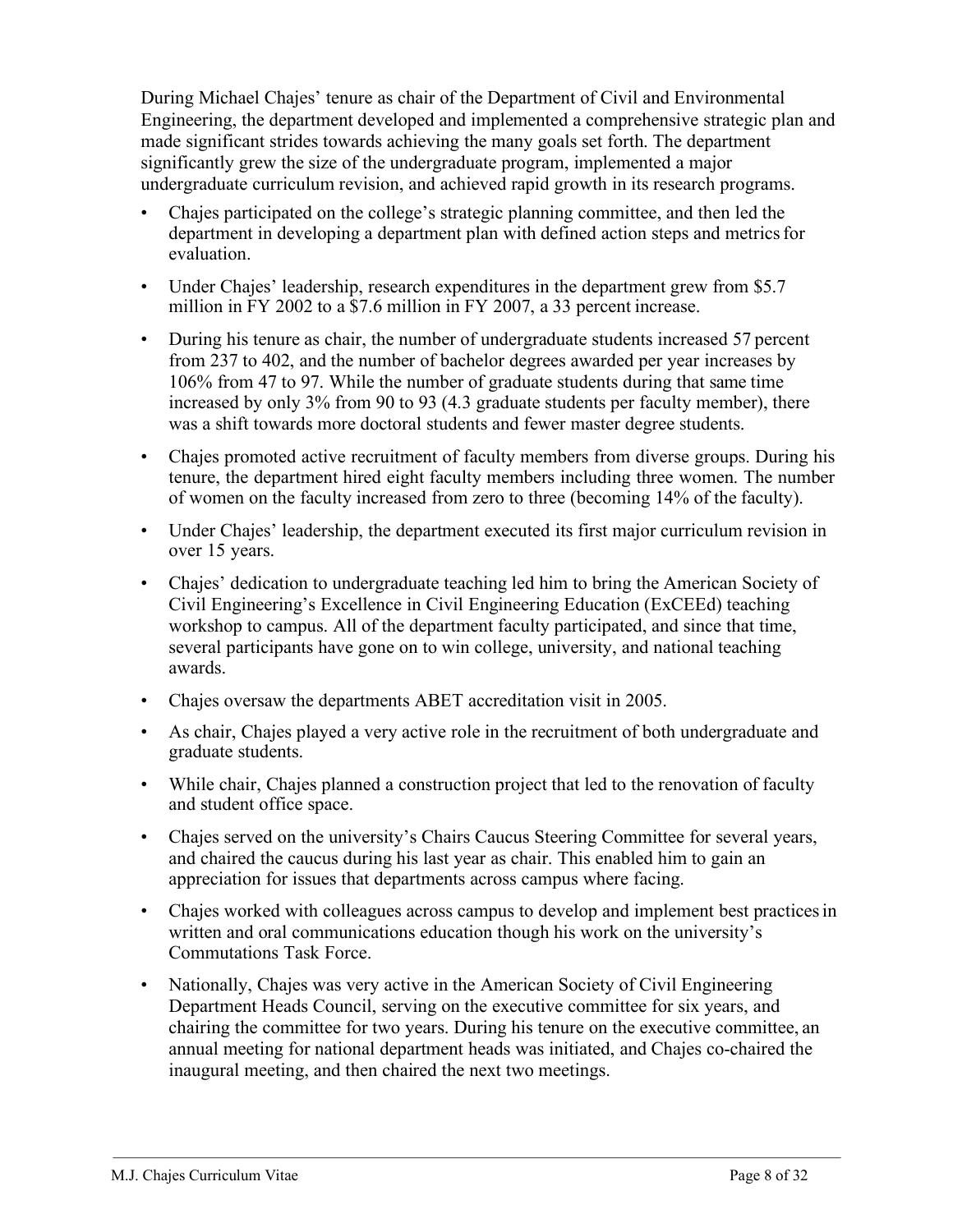#### *BOOKS AND BOOK CHAPTERS*

- Bernhardt, S, Sommers, N, and Chajes, M.J. (2019). "Guide to Writing in Engineering: A Writer's Help Guidebook Series," Bedford/St. Martin's, 75 Arlington Street, Boston, MA 02116, ISBN 978-1-319-23074-6.
- J. Soneji, C. Hu, M. Chaudhri, A. Faqiri, J.W. Gillespie, D.A. Eckel, D.R. Mertz, M.J. Chajes (2001). "Polymer Composites II, edited by Robert C. Creese," Use of Glass-Fiber-Reinforced Composite Panels to Replace the Superstructure for Bridge 351 on N387A over Muddy Run, CRC Press, Boca Raton, FL, DOI:10.1201/9781003067771-2, ISBN 9781003067771, 256 pgs.

#### *REFEREED PUBLICATIONS*

- Chajes M.J., Shenton H.W. III, Al-Khateeb H.T., and Aloupis C. (2020). "Establishing Baseline Performance of a Segmental-Concrete Cable-Stayed Bridge," *ACI Symposium Publication*, 340, 54-73.
- Al-Khateeb H.T., Shenton H.W. III, Chajes M.J. and Aloupis C. (2019). "Structural Health Monitoring of a Cable-Stayed Bridge Using Regularly Conducted Diagnostic Load Tests," *Frontiers in Built Environment*, 5:41, https://doi.org/10.3389/fbuil.2019.00041.
- Zheng, Y.W., Zhou, K., Shenton III, H.W., and Chajes, M.J. (2019). "Development of Sensor Placement Optimization Tool and Application to Large-Span Cable-Stayed Bridge," *Journal of Civil Structural Health Monitoring*, 9(1), 77-90, https://doi.org/10.1007/s13349-018-0320-5.
- Al-Khateeb, H.T., Shenton III, H.W., and Chajes, M.J., and Wenczel, G. (2018). "Computing Continuous Load Rating Factors for Bridges Using Structural Health Monitoring Data," *Journal of Civil Structural Health Monitoring*, 8(5), 721-735, https://doi.org/10.1007/s13349-018-0313-4.
- Shenton III, H.W., Al-Khateeb, H.T., Chajes, M.J., and Wenczel, G. (2017). "Indian River Inlet Bridge (Part A): Description of the Bridge and The Structural Health Monitoring System," *Bridge Structures*, 13(1), 3-13.
- Shenton III, H.W., Al-Khateeb, H.T., Chajes, M.J., Wenczel, G., Arndt, J., and Stevens, C. (2017). "Indian River Inlet Bridge (Part B): Lessons Learned from the Design, Installation and Operation of the Structural Health Monitoring System," *Bridge Structures*. 13(1), 15-24.
- McConnell, J., Chajes, M., and Michaud, K. (2015). "Destructive Testing of a Decommissioned Skewed Steel I-Girder Bridge: Analysis of System Effects," *ASCE Journal of Bridge Engineering*, 141(1).
- Bechtel, A., McConnell, J., and Chajes, M. (2011). "Ultimate Capacity Destructive Testing and Finite Element Analysis of Steel I-Girder Bridges," *ASCE Journal of Bridge Engineering*, 16(2), 197-208.
- Shenton III, H.W., Carson, P.D., Chajes, M.J., O'Shea, D., Kursinsky, C., (2010). "Delaware's Indian River Inlet Bridge: a comprehensive plan for long-term structural monitoring," *Transportation Research Record: Journal of the Transportation Research Board*, No. 2201, 148-153.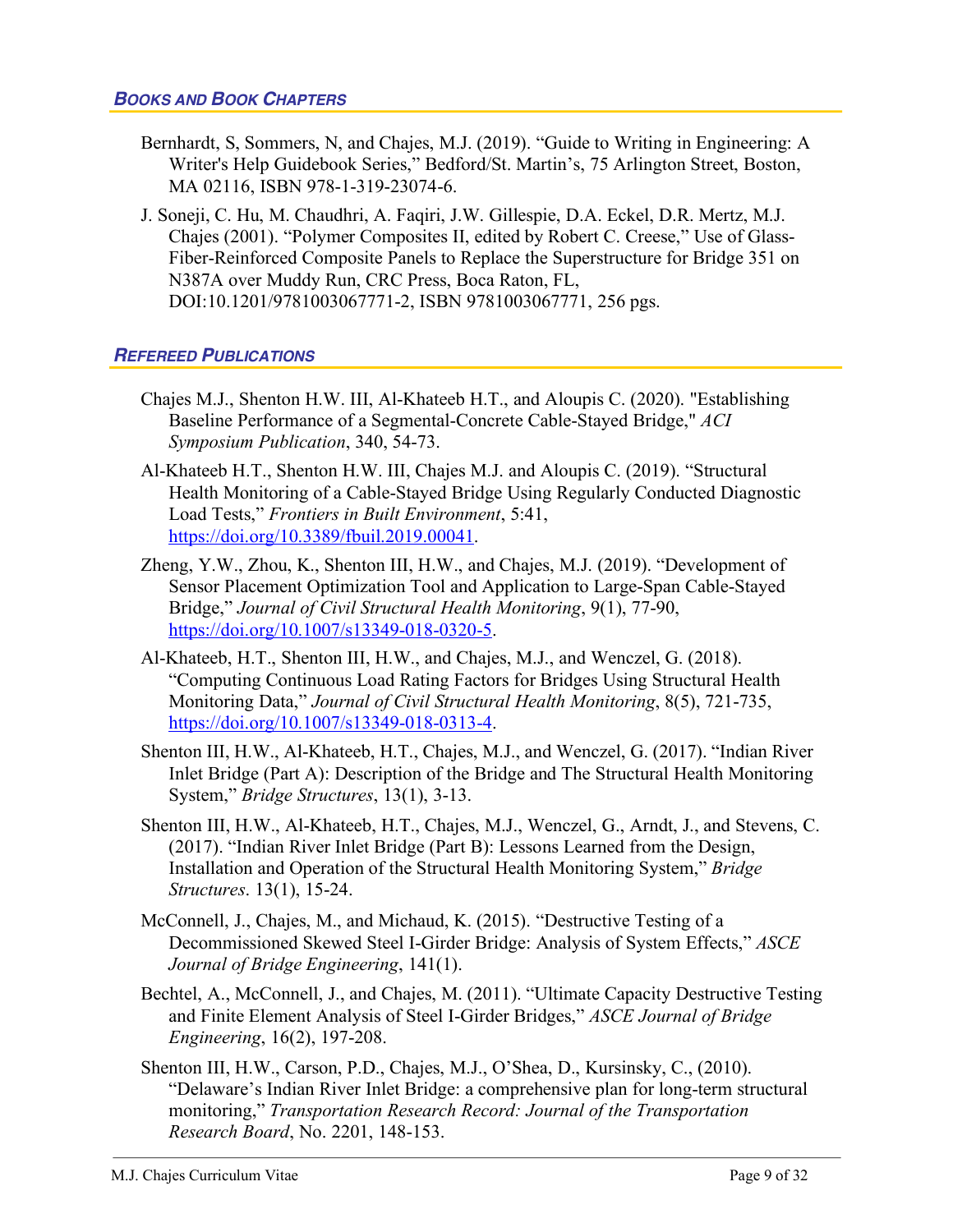- Chajes, M.J., McConnell, J., Shenton III, H.W., Michaud, K., Ross, J., and Russo, C. (2010). "Full-Scale Destructive Bridge Test Allows Prediction of Ultimate Capacity," *Transportation Research Record: Journal of the Transportation Research Board*, No. 2200, 117-124.
- Bechtel, A., McConnell, J., and Chajes, M. (2009). "Destructive Testing and Finite Element Analysis to Determine the Ultimate Capacity of Skewed Steel I-Girder Bridges," *Transportation Research Record*, Vol. 2131, 49-56.
- Bhattacharya, B., Li. D., and Chajes, M. J. (2008). "Bridge Rating Using In-Service Data in the Presence of Strength Deterioration and Correlation in Load Process," *Structure & Infrastructure Engineering,* 4(3), 237-249.
- Liu, J., and Chajes, M.J. (2008). "Lateral-Torsional Buckling Study of a Continuous, Skewed, Steel Bridge During Deck Placement," *Journal of Bridge Structures*, 4(1), 15- 22.
- Huang, H., Chajes, M. J., Mertz, D.R., Shenton III, H. W., and Kaliakin, V. (2007). "Strength Behavior of Filled Grid Decks for Bridges," *Journal of Bridge Structures*, 3(2), 105-118.
- Huang, H., Kaliakin, V., Chajes, M. J., Mertz, D.R., and Shenton III, H. W. (2007), "Application of Orthotropic Thin Plate Theory to Filled Grid Decks for Bridges," *Journal of Bridge Engineering*, ASCE, 12(6), 807-810.
- Chajes, M.J., and Shenton, H.W. (2006), "Using Diagnostic Load Tests for Accurate Load Rating of Typical Bridges," *Journal of Bridge Structures*, 2(1), 13-23.
- Hirachan, J., and Chajes, M.J. (2005), "Experimental Influence Lines for Bridge Evaluation," *Journal of Bridge Structures*, 1(4), 405-412.
- Bhattacharya, B., Li, D., Chajes, M. and Hastings, J. (2005). "Reliability–Based Load and Resistance Factor Rating Using In–Service Data," *Journal of Bridge Engineering*, ASCE, 10(5), 530–543.
- Bhattacharya, B., Li., D. and Chajes, M. J. (2005). "Load and resistance factor rating using site specific data. Transportation Research Record: Journal of the Transportation Research Board, CD 11–S, Transportation Research Board of the National Academies, Washington, D. C., 143–151.
- Huang, H., Shenton III, H.W., and Chajes, M.J. (2004). "Load Distribution for a Highly Skewed Bridge: Testing and Analysis," *Journal of Bridge Engineering*, ASCE, 9(6), 558–562.
- Chajes, M.J., Hunsperger, R.G., Liu, W., Li, J., and Kunz, E. (2003). "Time Domain Reflectometry for Void Detection in Grouted Post–Tensioned Bridges," *Journal of the Transportation Research Board*, TRB, 1845, 148–152.
- Shenton III, H.W., Chajes, M.J., Sivakumar, B., and Finch, W.W. (2003). "Field Tests and In– Service Monitoring of the Newburgh–Beacon Bridge," *Journal of the Transportation Research Board*, TRB, 1845, 153–162.
- Liu, W., Hunsperger, R.G., Chajes, M.J., Folliard, K., and Kunz, E. (2002). "Corrosion Detection of Steel Cables Using Time Domain Reflectometry," *Journal of Materials in Civil Engineering*, ASCE, 14(3), 217–223.
- Huang, H., Chajes, M.J., Mertz, D.R., Shenton III, H.W., and Kaliakin, V.N. (2002). "Behavior of Open Steel Grid Decks," *Journal of Constructional Steel Research*, 58(5– 8), 819–842.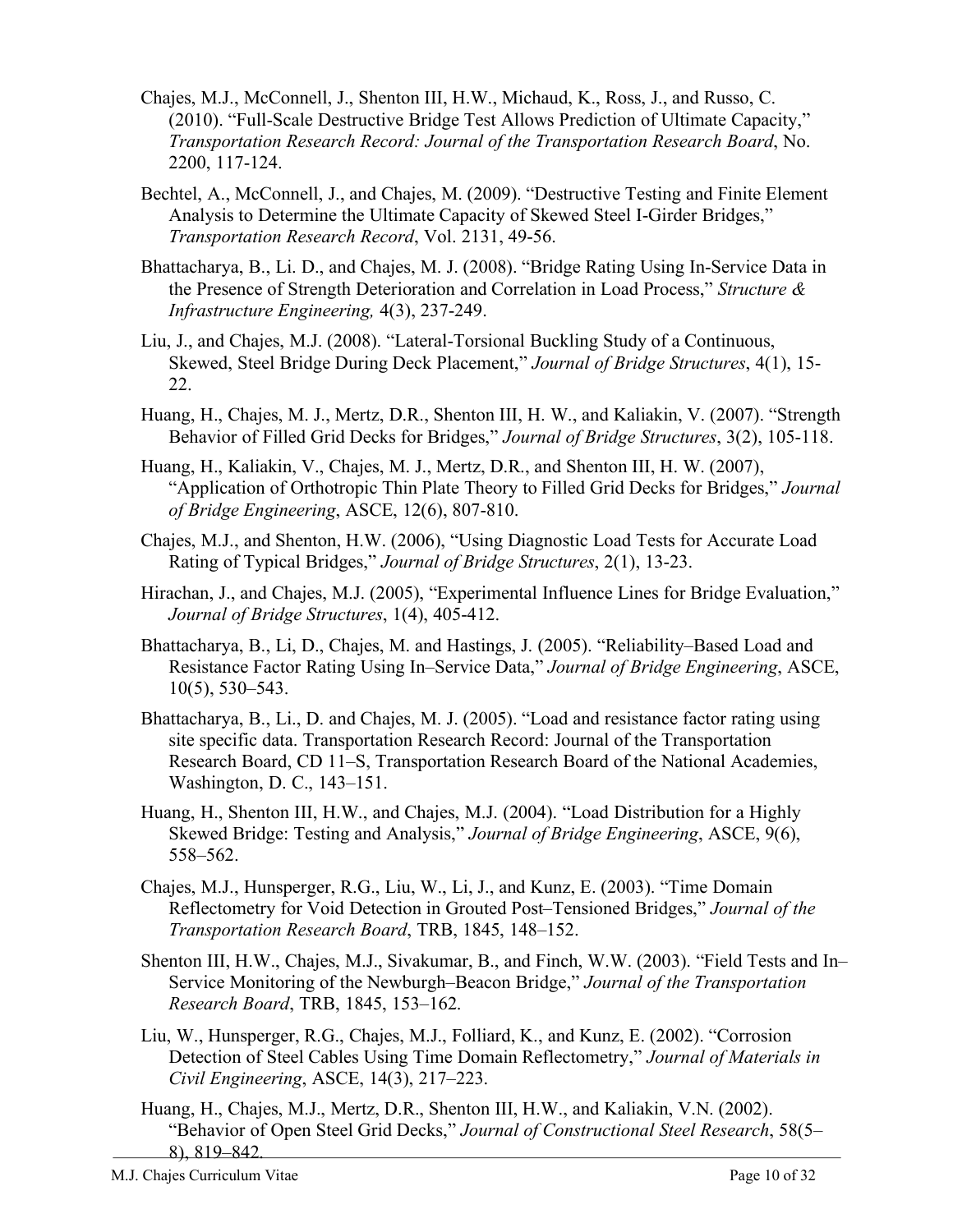- Chajes, M.J., Shenton III, H.W., and Finch, W.W. (2001). "Performance of a GFRP Deck on Steel Girder Bridge," *Journal of the Transportation Research Board*, TRB, 1770, 105– 112.
- Chajes, M.J., Shenton III, H.W., and Finch, W.W. (2001). "Diagnostic and In–Service Testing of a Transit Railway Bridge," *Journal of the Transportation Research Board*, TRB, 1770, 51–57.
- Miller, T.C., Chajes, M.J., Mertz, D.R., and Hastings, J. (2001). "Strengthening of a Steel Bridge Girder Using CFRP Plates," *Journal of Bridge Engineering*, ASCE, 6(6), 514– 522.
- Gillespie, J. W., Eckel, D.A., Edberg, W.M., Sabol, S.A., Mertz, D.R., Chajes, M.J., Shenton III, H.W., Hu, C., Chaudhri, M., Faqiri, A., Soneji, J. (2000). "Bridge 1–351 Over Muddy Run: Design, Testing and Erection of an All–Composite Bridge," *Journal of the Transportation Research Record*, TRB, 1696(2), 118–123.
- Chajes, M.J., Shenton III, H.W., and O'Shea, D. (2000). "Bridge Condition Assessment and Load Rating Using Nondestructive Evaluation Methods," *Journal of the Transportation Research Record*, TRB, 1696(2), 83–91.
- Geng, Z.–J., Chajes, M.J., Chou, T.–W., and Pan, D. Y.–C. (1998). "The Retrofitting of Reinforced Concrete Column–to–Beam Connections," *Composites Science and Technology*, 58(8), 1297–1305.
- Zureick A.–H., and Chajes, M.J. (1998). "Guest Editorial," Composites Science and Technology, 58(8), 1257–1258.
- Chajes, M.J., Mertz, D.R., and Commander, B. (1997). "Experimental Load Rating of a Posted Girder–and–Slab Bridge," *Journal of Bridge Engineering*, ASCE, 2(1), 1–10.
- Chajes, M.J., Zhang, L., and Kirby, J.T. (1996). "Dynamic Analysis of Tall Building Using Reduced–Order Continuum Model," *Journal of Structural Engineering*, ASCE, 122(11), 1284–1291.
- Kaliakin, V.N., Chajes, M.J., and Januszka, T.F. (1996). "Analysis of Concrete Beams Reinforced with Externally Bonded Woven Composite Fabrics," *Composites: Part B*, 27B, 235–244.
- Chajes, M.J., Kirby, J.T., and Finch, W.W. (1996). "Dynamic Analysis of a 10–Story Concrete Building Using A Continuum Model," *Journal of Computers and Structures*, 58(3), 487–498.
- Chajes, M.J., Finch, W.W., Januszka, T.F., and Thomson, T.A. (1996) "Bond and Force Transfer of Composite–Material Plates Adhered to Concrete," *Structural Journal*, ACI, 93(2), 208–217.
- Chajes, M.J., Thomson, T.A., and Farschman, C.A. (1995). "Durability of Externally Bonded Composite Material Reinforcement," *Construction and Building Materials*, 9(3), 141– 148.
- Chajes, M.J., Januszka, T.F., Mertz, D.R., Thomson, T.A., and Finch, W.W. (1995). "Shear Strengthening of Reinforced Concrete Beams Using Externally Applied Composite Fabrics," *Structural Journal*, ACI, 92(3), 295–303.
- Chajes, M.J., Kaliakin, V.N., Holsinger, S.D., and Meyer, A.J. (1995). "Experimental Testing of Composite Wood Beams for Use in Timber Bridges." *Fourth International Bridge*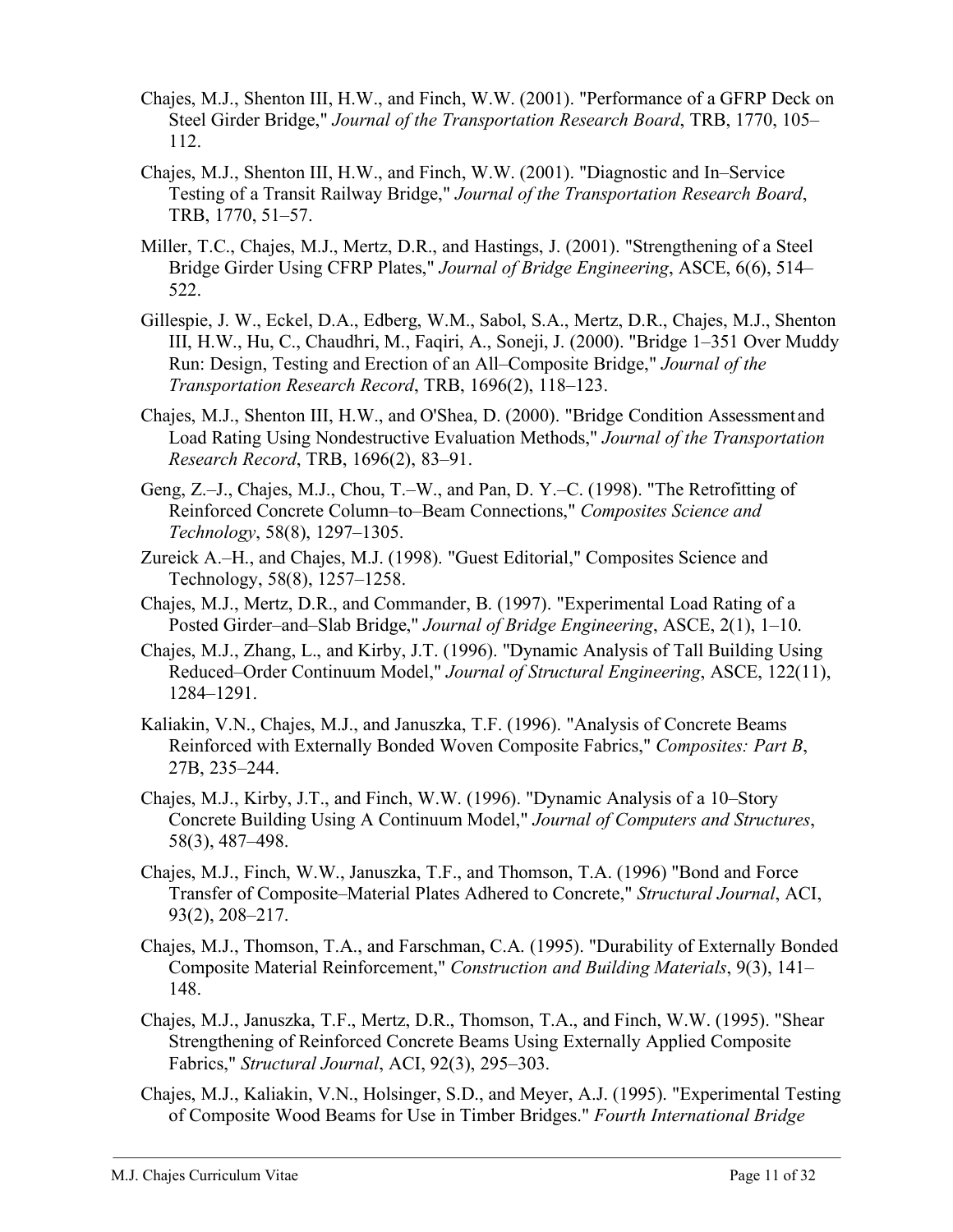*Engineering Conference*, TRB, National Research Council, Washington, D.C, Vol. 2, 371–380.

- Chajes, M.J., Thomson, T.A, Finch, W.W, and Januszka, T.F. (1994). "Flexural Strengthening of Concrete Beams Using Externally Bonded Composite Materials," *Construction and Building Materials,* 8(3), 191–201.
- Zhang, L., Yang, C.Y., Chajes, M.J., and Cheng, A.H.–D. (1993). "Stability of Active Tendon Structural Control," *Journal of Engineering Mechanics*, ASCE, 119(5), 1017– 1024.
- Cheng, A.H.–D., Yang, C.Y., Hackl, K., and Chajes, M.J. (1993). "Stability, Bifurcation and Chaos of Nonlinear Structures with Control Part II: Non–Autonomous Case." *International Journal of Non–Linear Mechanics*, 28(5), 549–565.
- Dolan, C.W., Rider, W., Chajes, M.J., and DeAscanis, M. (1993). "Prestressed Concrete Beams Using Non–Metallic Tendons and External Shear Reinforcement," *Fiber– Reinforced–Plastic Reinforcement for Concrete Structures*, Special Publication SP–138, ACI, 475–495.
- Chajes, M.J., Romstad, K.M., and McCallen, D.B. (1993). "Analysis of Multi–Bay Frames Using a Continuum Model," *Journal of Structural Engineering*, ASCE, 119(2), 522–546.
- Chajes, M.J., and DeGeorge, J. (1992). "Supplementing Engineering Education Using Interactive Computer Demonstrations," *Computers in Education Journal*, ASEE, 2(4), 54–59.
- Rizzoli, P., Spiesberger, J., and Chajes, M.J. (1985). "Gulf Stream Variability for Acoustic Tomography," *Deep–Sea Research*, 32(2), 237–250.

## *CONFERENCE PROCEEDINGS AND OTHER PUBLICATIONS*

- Aloupis, A., Chajes, M.J., Shenton, H.W. (2019). "Quantification of Uncertainties in Diagnostic Load Test Data," *Proceedings of the Bridge Engineering Institute Conference*, Honolulu, Hawaii.
- Chen, J., Chajes, M.J., Shenton, H.W. (2019). "Structural Health Monitoring: Predicting the Thermal Response and Identifying Anomalous Behavior of a Cable-Stayed Bridge Using Artificial Neural Networks," *Proceedings of the Bridge Engineering Institute Conference*, Honolulu, Hawaii.
- Chajes, M.J., Shenton, H.W., Al-Khateeb, H.T., Wenczel, G., Natalicchio, C., Chen, J., Arndt, J., and Stevens, C. (2018). "Structural Health Monitoring of Delaware's Indian River Inlet Bridge." *Proceedings of the International Bridge Conference*, Washington, DC.
- Abo Alouk, A., McConnell, J., Chajes, M.J., Shenton, H.W., and Van Lith, B. (2018). "Lessons Learned from Destructive Tests of a Slab-On-Steel Girder Bridge." *Proceedings of the International Bridge Conference*, Washington, DC.
- Al-Khateeb, H.T., Chajes, M.J., and Shenton, H.W. (2018). "Using SHM Data to Determine Continuous Load Ratings for a Cable-Stayed Bridge." *Proceedings of the International Bridge Conference*, Washington, DC.

Nyangon, J., Deblauwe, H., Oster, C., Shin, S., Xu, J., Byrne, J., Taminiau, J., and Chajes,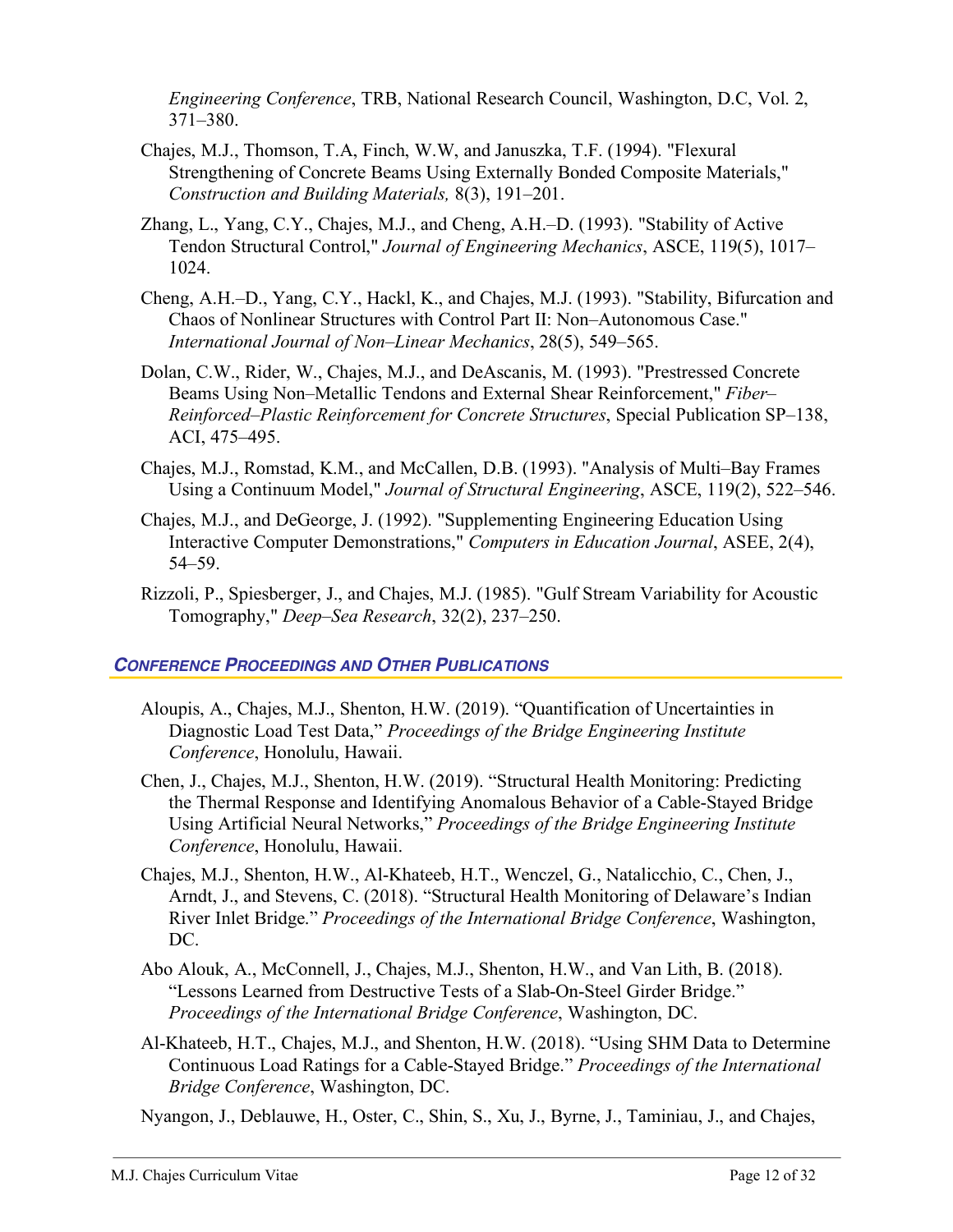M.J. (2018). "Measuring Urban Sustainability Through Common Indicators and Peer City Benchmarking in Delaware," SSRN, University of Delaware, Center for Energy & Environmental Policy, Final Report.

- Al-Khateeb, H.T., Chajes, M.J., and Shenton, H.W. (2017). "Using SHM Data to Determine Continuous Load Ratings for a Cable-Stayed Bridge." *Proceedings of the 8th International Conference on Structural Health Monitoring of Intelligent Infrastructure*, Brisbane, Australia.
- Al-Khateeb, H.T., Natalicchio, C., Shenton, H.W., Chajes, M.J., Wu, Z., and Waehl, E. (2017). "Automated Bridge Model Calibration Using SHM Controlled Load Test Data." *Proceedings of the 8th International Conference on Structural Health Monitoring of Intelligent Infrastructure*, Brisbane, Australia.
- Wu, Z.Y., Zhou, K., Shenton, H.W., and Chajes, M.J. (2017), "Validating Strain Gauge Placement Methods for Structural Health Monitoring of Large Cable Support Bridge" Proceedings of the 8th International Conference on Structural Health Monitoring of Intelligent Infrastructure, Brisbane, Australia.
- Buckley, J.M., Trauth-Nare, A.E., Chajes, M.J., Pollock, L.L., Guidry, K.R., Vaughan, M.L., and Stephens, J.S. (2016). "An FYE Course Structure for Collaborative Learning in Large Lecture Format." *Proceedings of the 2016 ASEE Annual Meeting*, New Orleans, Louisiana.
- Chajes, M.J., Shenton, H.W., Al-Khateeb, H.T., Wenczel, G.R., and Ramanna, N. (2015). "Structural Health Monitoring of the Indian River Inlet Bridge: Results from Controlled Load Tests Conducted over the First Two Years of Service." *Proceedings of the 7th International Conference on Structural Health Monitoring of Intelligent Infrastructure*, Torino, Italy.
- Shenton, H.W., Fernandez, M, Ramanna, N, Chajes, M.J., and Al-Khateeb, H.T. (2015). "Structural Health Monitoring of a Cable-Stayed Bridge: Using Tiltmeter Data to Determine Edge Girder Deflections." *Proceedings of the 7th International Conference on Structural Health Monitoring of Intelligent Infrastructure*, Torino, Italy.
- Shenton III, H.W., Chajes, M.J., Wenczel, G., Ramanna, N., Al-Khateeb, H., Davidson, K., and Marquez, P. (2014). "Structural Health Monitoring of Delaware's Indian River Inlet Bridge: Year One Update." *Proceedings of the 2014 Structures Congress*, Boston, **Massachusetts**
- Marquez, P., Chajes, M.J., Shenton III, H.W., Al-Khateeb, H., Wenczel, and Cardinal, J. (2013). "Structural Health Monitoring: Establishing the Baseline Performance of Delaware's Indian River Inlet Bridge." *Proceedings of the 6th International Conference on Structural Health Monitoring of Intelligent Infrastructure*, Hong Kong.
- Shenton III, H.W., Chajes, M.J., Wenczel, and Davidson, K. (2013). "Lessons Learned in the Construction and Early Experiences with the Indian River Inlet Bridge SHM System." *Proceedings of the 6th International Conference on Structural Health Monitoring of Intelligent Infrastructure*, Hong Kong.
- McConnell, J., Chajes, M., Shenton III, H., Michaud, K., Russo, C., and Ross, J. (2010). "Destructive test of a steel slab-on-girder bridge," Bridge Maintenance, Safety, Management and Life-cycle Optimization, Ed. Frangopol, D., Sause, R., and Kusko, C., CRC Press, 2010.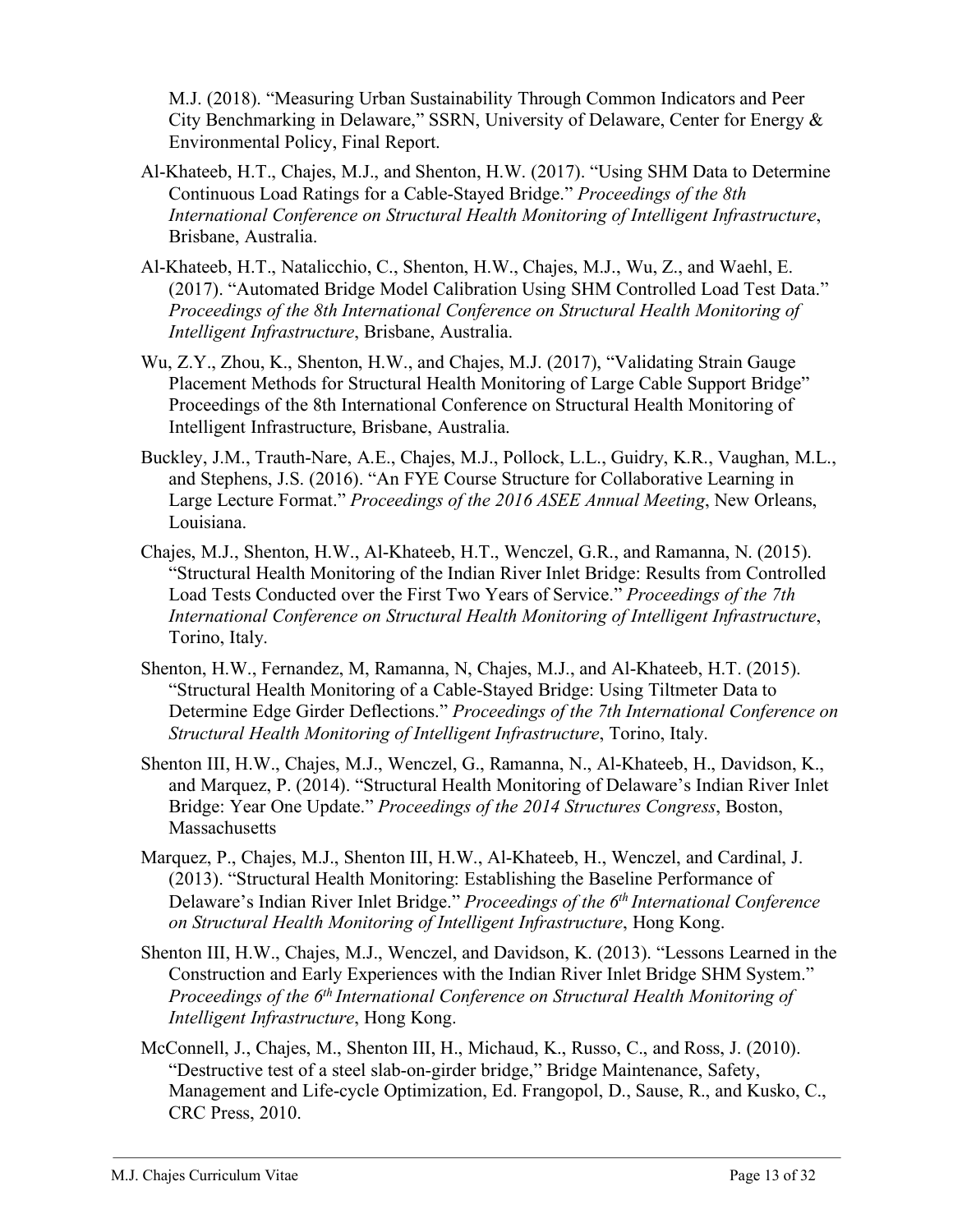- Rakowski, M., Shenton III, H.W. and Chajes, M.J. (2009). "In-Service and Weigh-In-Motion Monitoring of Typical Highway Bridges," Proceedings of the CSHM2 Workshop "Civil Structural Health Monitoring 2", Taormina, Sicily, Italy.
- Bechtel, A., McConnell, J., and Chajes, M. (2009). "Ultimate Capacity of Skewed Steel I-Girder Bridges," Proceedings of the 2009 Transportation Research Board Annual Meeting, Washington, D.C.
- Shenton III, H.W. and Chajes, M.J. (2009). "Experiences in Testing and Modeling for Bridge Maintenance and Rehabilitation," *Proceedings of the 2009 ASCE Structures Congress*, Austin, Texas.
- Bhattacharya, B., Li, D., and Chajes, M.J. (2009). "Reliability-Based Optimized Rating Equation of Deteriorating Bridges Using Loading and Corrosion Data," *Proceedings of 10th International Conference on Structural Safety and Reliability*, Osaka, Japan.
- Walesh, S.G., Mongan, D.G., and Chajes, M.J. (2007). "Civil Engineering in 2025: The Vision and How It Was Developed," *Proceedings of the 2007 ASEE Annual Meeting*, Honolulu, Hawaii.
- Weston, D.F., Stuffle, T.J., West, J., Shenton III, H.W., and Chajes, M.J., (2006). "Plan for Structural Health Monitoring of the Indian River Inlet Bridge," *Proceedings of the 2006 ASCE Structures Congress*, ASCE, St Louis, Missouri, Ed. Cross, B., and Finke.
- Shenton III, H.W., Chajes, M.J., Finch, W.W., Chasten, C.P., and Chu, C-M (2006). "Field Test/Fatigue Investigation of the Summit Bridge," *Proceedings of the 2006 ASCE Structures Congress*, ASCE, St Louis, Missouri, Ed. Cross, B., and Finke.
- Ross, J., Righman, J., M. Chajes, M.J., Mertz, D., Zoli, T., and Volk, J. (2006). "Evaluating Ultimate Bridge Capacity through Destructive Testing of Decommissioned Bridges," *Proceedings of the 3rd International Conference on Bridge Maintenance, Safety and Management,* IABMAS, Porto, Portugal.
- Chajes, M.J., Shenton, H.W., Weston, D.F., Stuffle, T.J., and West, J. (2006). "Structural Health Monitoring of Delaware's Indian River Inlet Bridge," *Proceedings of the 3rd International Conference on Bridge Maintenance, Safety and Management,* IABMAS, Porto, Portugal
- Chajes, M.J., Finch, W.W, and Shenton III, H.W. (2005). "Enhanced End Anchorage of Bonded FRP Repairs," *Proceedings of the 7th International Symposium on Fiber– Reinforced Polymer (FRP) Reinforcement for Concrete Structures*, Special Publication SP–230, ACI Fall Convention, Kansas City, Missouri.
- Bensi, M., Bhattacharya, B. and Chajes, M. (2005). "Evaluating Risk of Terrorist Attack on a Cable Stayed Bridge: A Probabilistic Structural Analysis Based Approach," *Proceedings of the 1st International Conference on Safety and Security Engineering*, Rome, Italy.
- Chajes, M.J., Mertz, D.R, Quiel, S., Roecker, H., and Milius, J. (2005). "Steel Girder Fracture on Delaware's I–95 Bridge over the Brandywine River," *Proceedings of the 2005 ASCE Structures Congress*, ASCE, New York, New York.
- Chajes, M.J., Mertz, D.M., Quinn, P., Zoli, T., and Volk, J. (2004). "Inelastic Response of a Steel Girder Bridge," *Proceedings of the 2nd International Conference on Bridge Maintenance, Safety and Management*, IABMAS, Kyoto, Japan.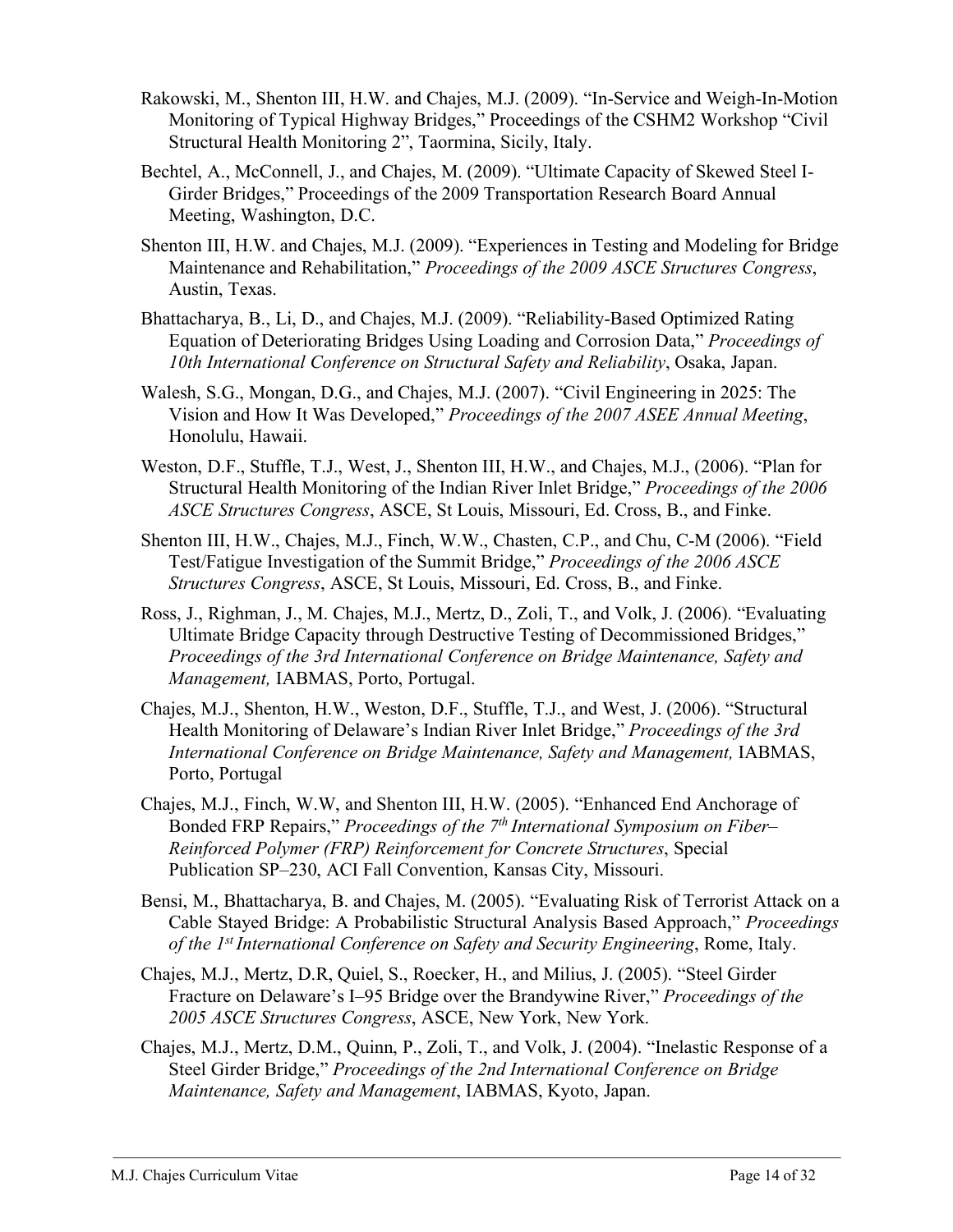- Chajes, M.J., Chacon, A., and Swinehart, M. (2004). "Steel Bridge Rehabilitation Using Advanced Composites," *Proceedings of the 2nd International Conference on Bridge Maintenance, Safety and Management*, IABMAS, Kyoto, Japan.
- Chacon, A., Chajes, M.J., Swinehart, M., Richardson, D., and Wenczel, G. (2004). "Application of Advanced Composites to Steel Bridges – A Case Study on the Ashland Bridge," *Proceeding of the 4th International Conference on Advanced Composite Materials in Bridges and Structures*, Calgary, Canada.
- Li, D., Bhattacharya, B. and Chajes, M. J. (2004). "Bridge In–Service Load and Resistance Factor Rating Method," *Proceedings of the 17th ASCE Engineering Mechanics Conference*, Newark, Delaware.
- Soneji, J., Chajes, M.J., Mertz, D.M., Roecker, H., and Milius, J. (2004). "Brandywine Bridge Fracture Analysis and Retrofit," *Proceeding of the 21st Annual International Bridge Conference*, IBC, Pittsburgh, Pennsylvania.
- Shenton III, H.W., Gallagher, K. and Chajes, M.J. (2004). "Applicability of the ASTM hole– drilling method for measuring dead load stresses" *Structural Materials Technology VI: An NDT Conference*, Buffalo, NY, Sept. 2004, pp. 212–218, The American Society for Nondestructive Testing, Columbus, Ohio, *Ed.* S. Alampalli and G. Washer.
- Chajes, M.J., Mertz, D.M., Roecker, H., and Milius, J. (2003). "Fracture Analysis and Retrofit Design for the I–95 Bridge over the Brandywine River," *Proceedings of the 2nd New York City Bridge Conference*, New York, New York.
- Chajes, M.J., Shenton, H.W., O'Shea, D., and Chaudhri, M. (2003). "Using Bridge Testing to Enhance Bridge Management in Delaware," *Proceedings of the 9th International Bridge Management Conference*, TRB, Orlando, Florida.
- Chajes, M.J., Swinehart, M., Richardson, D., and Wenczel, G (2003). "Bridge Rehabilitation Using Advanced Composites: Ashland Bridge SR–82 over Red Clay Creek," *Proceedings of Structural Faults & Repair '03*, London, United Kingdom.
- Shenton III, H.W., Chajes, M.J., Finch, W.W., Rzucidlo, M.C., Carrigan–Laning, J., Chasten, C.P. (2003). "Field Test of a Fatigue Prone Steel Tied Arch," *Proceedings of the 2003 ASCE Structures Congress*, ASCE, Seattle, Washington.
- Mertz, D.R., Chajes, M.J., Gillespie, J.W., Kukich, D., Sabol, S.A., Hawkins, N. and Dean, T. (2003). "Application of Fiber Reinforced Polymer Composites to the Highway Infrastructure: Strategic Plan," NCHRP Report 503, National Cooperative Highway Research Program.
- Chajes, M.J., Hunsperger, R., Liu, W., Li, J., and Kunz, E. (2002). "Nondestructive Evaluation of Pre– and Post–tensioning Strands Using Time Domain Reflectometry," Structural Materials Technology V: An NDT Conference, Cincinnati, Ohio.
- Shenton III, H.W., Chajes, M.J., Finch, W.W., and Sivakumar, B (2002) "Long–Term Monitoring of the Newburgh–Beacon Bridge," Structural Materials Technology V: An NDT Conference, Cincinnati, Ohio.
- Chajes, M. J., Bhattacharya, B., Attoh–Okine, N., and Hastings, J. (2002). "Application of Load and Resistance Factor Rating Using Site Specific Data," *First International Conference on Bridge Maintenance, Safety and Management*, IABMAS, Barcelona, Spain.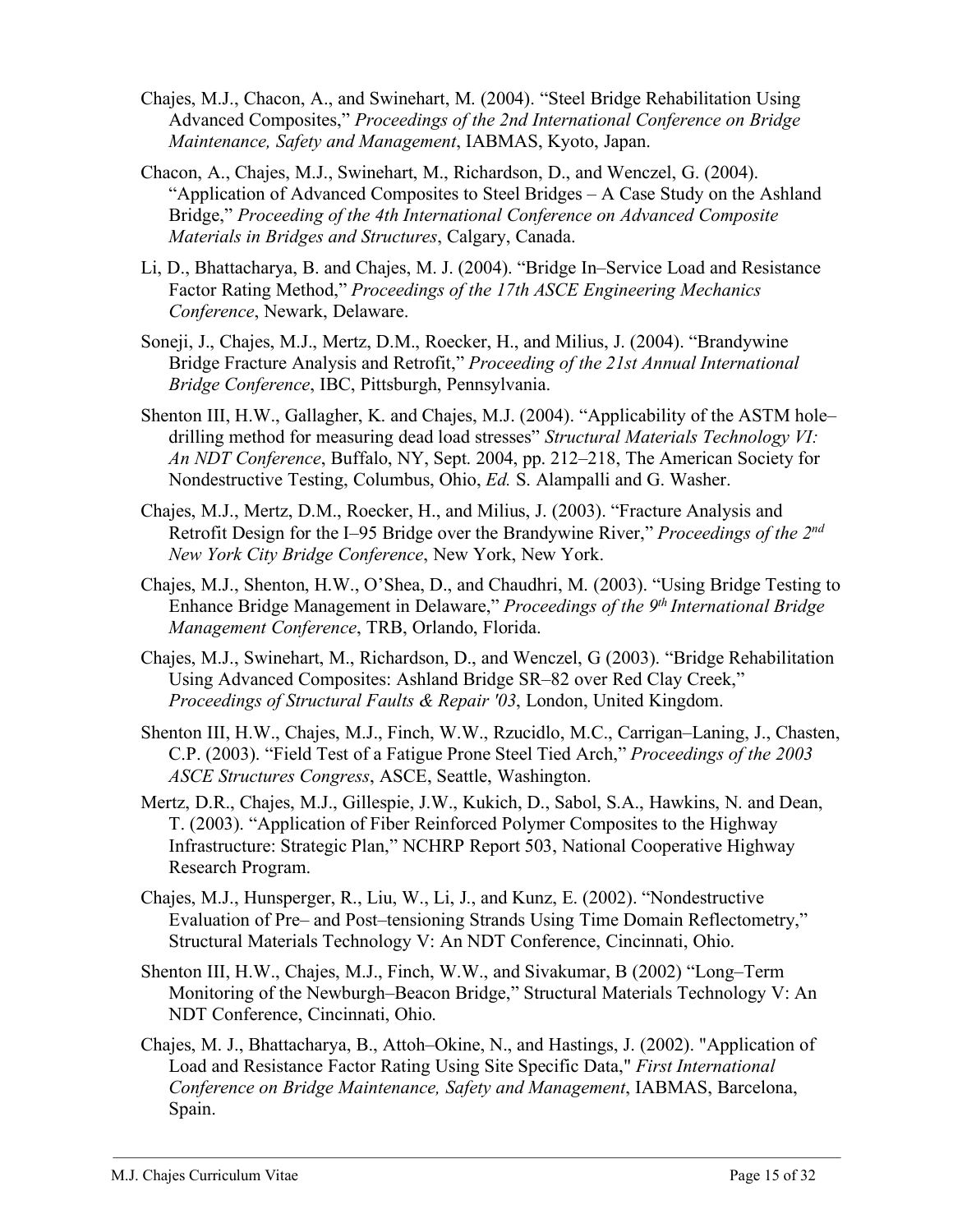- Shenton III, H.W., Huff, S.E., and Chajes, M.J. (2002), "Field Test and Load Rating of a Concrete Encased Steel Girder Bridge," *Proceedings of the 2002 ASCE Structures Congress*, Denver, Colorado.
- Kukich, D., Bernhardt, S., Imhoff, P., Chajes, M., Pearlman, M., and O'Neill, D. (2002). "Integrating Professional Communication Into Civil and Environmental Engineering Curricula," *Proceedings of the 2002 ASEE Annual Conference*, Montreal, Canada.
- Chajes, M.J., Hunsperger, R., Liu, W., Li, J., and Kunz, E. (2002). "Nondestructive Evaluation of Pre– and Post–tensioned Tendons: Void Detection and Corrosion Monitoring," *Proceeding of the 19th Annual International Bridge Conference*, IBC, Pittsburgh, Pennsylvania.
- Chajes, M. J., Mertz, D.R., Kukich, D., and Sabol, S. (2001). "Developing a Strategic Plan for the Implementation of Fiber Reinforced (FRP) Composites to the Bridge Infrastructure," *5th NSF Workshop on Bridge Research in Progress*, NSF, Minneapolis, Minnesota.
- Wei, L., Hunsperger R., Chajes, M. J., and Kunz, E., (2001). "An Overview of Corrosion Damage Detection in steel Bridge Strands Using TDR," *Proceedings of the 2<sup>™</sup> International Symposium on TDR for Innovative Application*, Evanston, Illinois.
- Shenton III, H.W., Chajes, M.J., and Johnson, W.L. (2001). "Continuous In–Service Monitoring of an FRP Bridge for Long–Term Performance Evaluation*,*" *CD Proceeding of the ASCE Structures Congress*, ASCE, Washington, D.C.
- Li, D., Chajes, M.J., and Shenton III, H.W. (2001). "Prestress Losses in HPC Girders: Before and After Transfer," *CD Proceeding of the TRB Annual Meeting*, TRB, Washington, D.C.
- Wei, L., Hunsperger R., Chajes, M. J., Li, D., and Kunz, E., (2001). "Nondestructive Corrosion Monitoring of Prestressed HPC Bridge Beams Using Time Domain Reflectometry," *CD Proceeding of the TRB Annual Meeting*, TRB, Washington, D.C.
- Li, D., Chajes, M.J., and Shenton III, H.W., Richardson, D., Wenczel, G., Soneji, J., and Folliard, K., (2000). "Delaware's High Performance Concrete Bridge Showcase: A Case Study," *Proceeding of the PCI/FHWA/FIB International Symposium on High Performance Concrete*, PCI, Orlando, Florida.
- Chajes, M.J., Gillespie, J.W., Mertz, D.R., Shenton III, H.W. and Eckel II, D.A. (2000). "Delaware's First All–Composite Bridge*,*" *CD Proceeding of the ASCE Structures Congress*, ASCE, Philadelphia, Pennsylvania.
- Shenton III, H.W., Chajes, M.J., Mertz, D.R., and Gillespie, J.W. (2000). "Continuous, Long–Term Monitoring of Two Advanced Polymer Composite Bridges*,*" *CD Proceeding of the ASCE Structures Congress*, ASCE, Philadelphia, Pennsylvania.
- Shenton III, H.W., Chajes, M.J., Finch, W.W., Hemphill, S., and Craig, R. (2000), "Performance of a Historic 19th Century Wrought Iron Through–Truss Bridge Rehabilitated Using Advanced Composites," *CD Proceeding of the ASCE Structures Congress*, ASCE, Philadelphia, Pennsylvania.
- Chajes, M.J., Shenton III, H.W., and O'Shea, D., (2000) "Assessing Bridge Capacity Using NDE Methods," *CD Proceeding of the Structural Materials Technology IV: An NDT Conference*, Atlantic City, New Jersey, February 28 – March 3, 2000, Ed. Alampalli, Technomic Publishing Co., Lancaster Pennsylvania.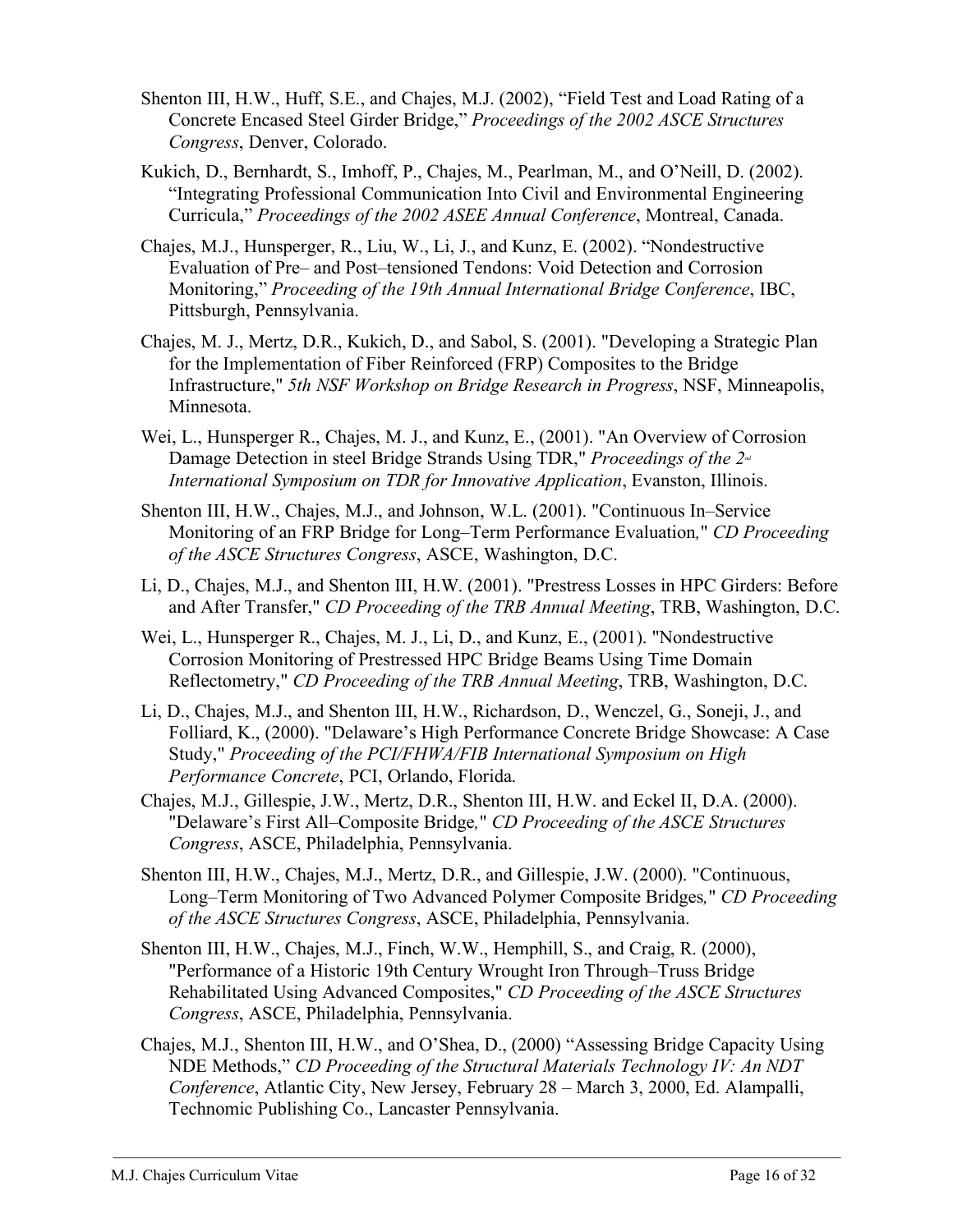- Shenton III, H.W., Chajes, M.J., and Holloway, E.S., (2000) "A System for Monitoring Live Load Strain in Bridges," *CD Proceeding of the Structural Materials Technology IV: An NDT Conference*, Atlantic City, NJ, Feb.28 – Mar. 3, 2000, Ed. Alampalli, Technomic Publishing Co., Lancaster Pennsylvania.
- Soneji, J., Hu, C., Chaudhri, M., Faqiri, A., Gillespie J.W., Eckel, D.A., Mertz, D.R., and Chajes, M.J. (1999). "Use of Glass–Fiber–Reinforced Composite Panels to Replace the Superstructure for Bridge 351 on N387A Over Muddy Run," *Proceeding of the 16th Annual International Bridge Conference*, IBC, Pittsburgh, Pennsylvania.
- Chajes, M.J., Shenton III, H.W., O'Shea, D. (1999). "Use of Field Testing in Delaware's Bridge Management Program," *Proceeding of the 8th International Bridge Management Conference*, TRB, National Research Council, Denver, Colorado.
- Shenton III, H.W., and Chajes, M.J. (1999). "Long–Term Health Monitoring of an Advanced Polymer Composite Bridge," *Proceeding of the 6th Annual International Symposium on Smart Structures and Materials*, SPIE, Newport Beach, California.
- Liu, W., Hunsperger, R., Folliard, K., Chajes, M., Barot, J., Jhaveri, D., and Kunz, E. (1999). "Detection and Characterization of Corrosion of Bridge Cables by Time Domain Reflectometry," *Proceeding of the 6th Annual International Symposium on Smart Structures and Materials*, SPIE, Newport Beach, California.
- Bhatia, S., Hunsperger, R., and Chajes, M. (1998). "Modeling Electromagnetic Properties of Bridge Cables for Non–destructive Evaluation," *Proceedings of the International Conference on Corrosion and Rehabilitation of Reinforced Concrete Structures*, Orlando, Florida.
- Chajes, M.J., Gillespie, J.W., Mertz, D.R., and Shenton III, H.W. (1998). "Advanced Composite Bridges in Delaware," *Proceedings of the Second International Conference on Composites in Infrastructure*, Tucson, Arizona.
- Chajes, M.J., Shenton III, H.W., Mertz, D.R., and Gillespie, J.W. (1997). "Structural Monitoring of an Advanced Composite Bridge," *Proceedings of the US–Canada–Europe Workshop on Bridge Engineering*, Zurich, Switzerland.
- Chajes, M.J., Shenton III, H.W., Gillespie, J.W., and Mertz, D.R. (1997). "Load Testing and Long–Term Monitoring of Advanced Composite Bridges," *Proceedings of Structural Faults & Repair '97*, Edinburgh, Scotland.
- Reid, J.S., Chajes, M.J., Mertz, D.R., and Reichelt, G.H. (1996). "Bridge Strength Evaluation Based on Field Test Results," *Proceedings of the 1996 American Society of Civil Engineers Specialty Conference on Probabilistic Mechanics and Structural Reliability*, Worcester, Massachusetts.
- Chajes, M.J., Kaliakin, V.N., and Meyer, A.J. (1996). "Behavior of Engineered Wood–CFRP Beams," *Proceedings of the First International Conference on Composites in Infrastructure*, Tucson, Arizona.
- Chajes, M.J., and Finch, W.W. (1996). "Performance of a Prestressed Concrete Bridge Rehabilitated Using CFRP Sheets," *Proceedings of the First International Conference on Composites in Infrastructure*, Tucson, Arizona.
- Chajes, M.J., Mertz, D.R., and Commander, B. (1996). "Can Economical Bridge Testing Reduce Postings?" *Better Roads*, August, 29–32.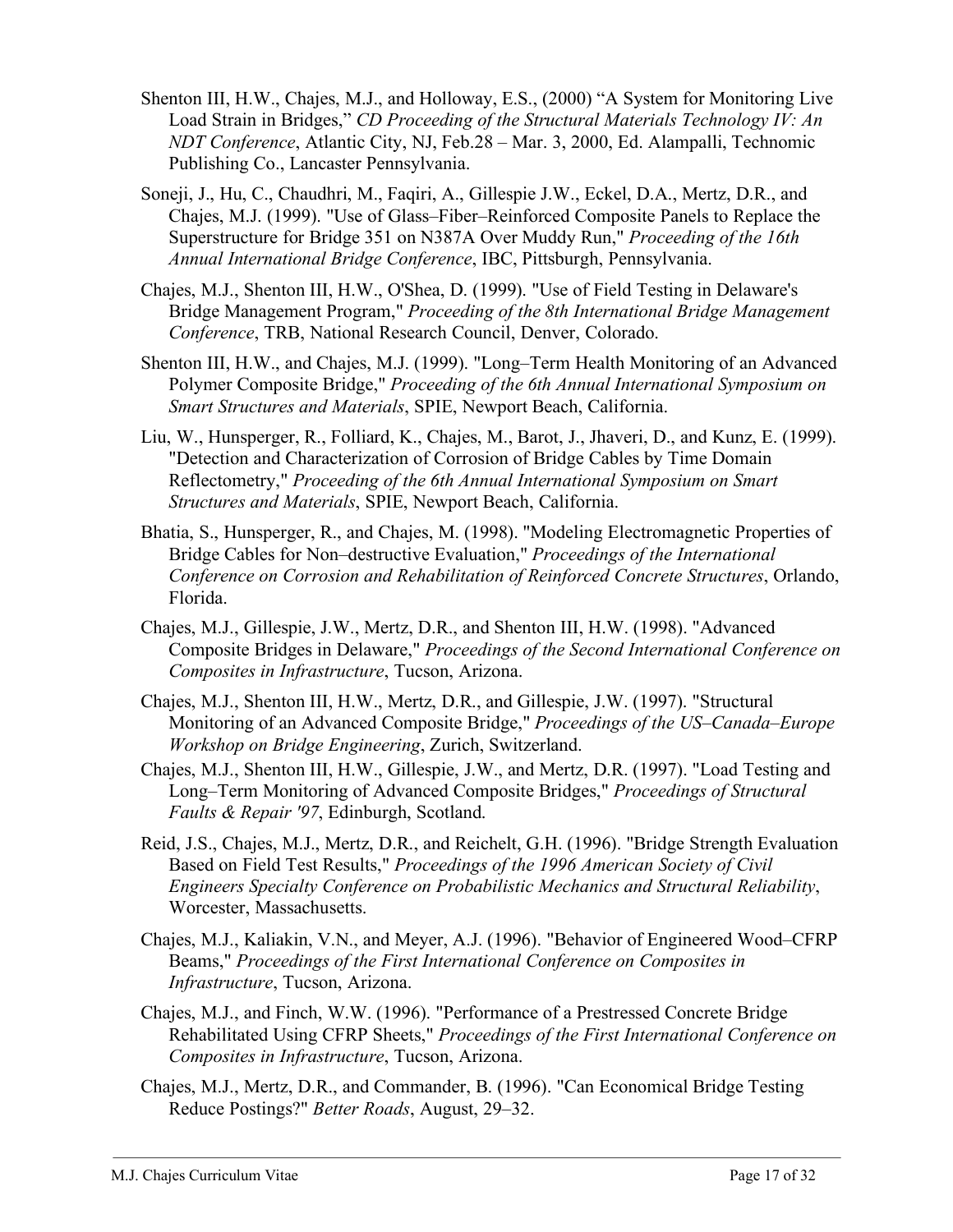- Chajes, M.J., Mertz, D.R., Commander, B. (1995). "Experimental Load Testing of a Posted Bridge: A Case Study," *Proceeding of the 1995 International Bridge Conference*, IBC, Pittsburgh, Pennsylvania.
- Chajes, M.J., Finch, W.W., and Mertz, D.R. (1995). "Rehabilitation of an Adjacent Box– Beam Bridge Using CFRP Sheets," *Proceeding of the 1995 International Bridge Conference*, IBC, Pittsburgh, Pennsylvania.
- Chajes, M.J., Mertz, D.R., Edberg, W., and Schulz, J.L. (1995). "Bridge Evaluation Through Experimental Field Testing," *Proceedings of the Structural Stability Research Council's 1995 Annual Technical Session*, Kansas City, Missouri.
- Chajes, M.J., Thomson, T. A., and Tarantino, B. (1995). "Reinforcement of Concrete Structures Using Externally Bonded Composite Materials," *Non–Metallic (FRP) Reinforcement for Concrete Structures*, (ed. L. Taerwe), E & FN Spon, London.
- Chajes, M.J., Finch, W.W., and Mertz, D.R. (1995). "Development of Probability–Based Fatigue Resistance of Advanced Composite Material–to–Concrete Adhesive Bonds," *Proceedings of the 1995 American Society of Civil Engineers Structures Congress*, Boston, Massachusetts.
- Chajes, M.J., Mertz, D.R., Kaliakin, V.N., Holsinger, S.D., and Meyer, A.J. (1995). "Development of a Concrete–Wood–CFRP Composite Beam," *Proceedings of the 1995 American Society of Civil Engineers Structures Congress*, Boston, Massachusetts.
- Chajes, M.J., Mertz, D.R., and Thomson, T.A. (1994). "Durability of Composite Material Reinforcement," *Proceedings of the American Society of Civil Engineers Third Materials Engineering Conference*, San Diego, California.
- Finch, W.W., Chajes, M.J., Mertz, D.R., Kaliakin, V.N., and Faqiri, A. (1994). "Bridge Rehabilitation Using Composite Materials," *Proceedings of the American Society of Civil Engineers Third Materials Engineering Conference*, San Diego, California.
- Chajes, M.J., Karbhari, V.M., Mertz, D.R., Kaliakin, V.N., Faqiri, A., and Chaudhri, M. (1993). "Rehabilitation of Cracked Adjacent Box Beam Bridges." *Proceedings of th*e *NSF Symposium on Practical Solutions for Bridge Strengthening and Rehabilitation*, Des Moines, Iowa.
- Chajes, M.J., Kirby, J.T., Yang, C.Y., and Finch, W.W. (1993). "Validating Continuum Analyses of Buildings Subjected to Dynamic Loads." *Proceedings of the 2nd U.S. National Congress on Computational Mechanics*, Washington, D.C.
- Chajes, M.J., Yang, C.Y., and Zhang, L. (1992). "Stability of A 47–Story Office Building With Active Controls," *Proceedings of the Structural Stability Research Council's 1992 Annual Technical Session*, Pittsburgh, Pennsylvania.
- Chajes, M.J., Yang, C.Y., and Zhang, L. (1992). "Simplified Seismic Analysis of a 47–Story Building," *Proceedings of the American Society of Civil Engineers Tenth Structures Congress*, San Antonio, Texas.
- Chajes, M.J., Argiris, L., and Hermann, D.M. (1992). "A Design Case Study Using Advanced Analyses," *Proceedings of the American Society of Civil Engineers Tenth Structures Congress*, San Antonio, Texas.
- Hackl, K., Cheng, A.H.–D., Yang, C.Y., and Chajes, M.J. (1992). "Bifurcations and Chaos in Structural Control," *Proceedings of the American Society of Civil Engineers Ninth Engineering Mechanics Conference*, College Station, Texas.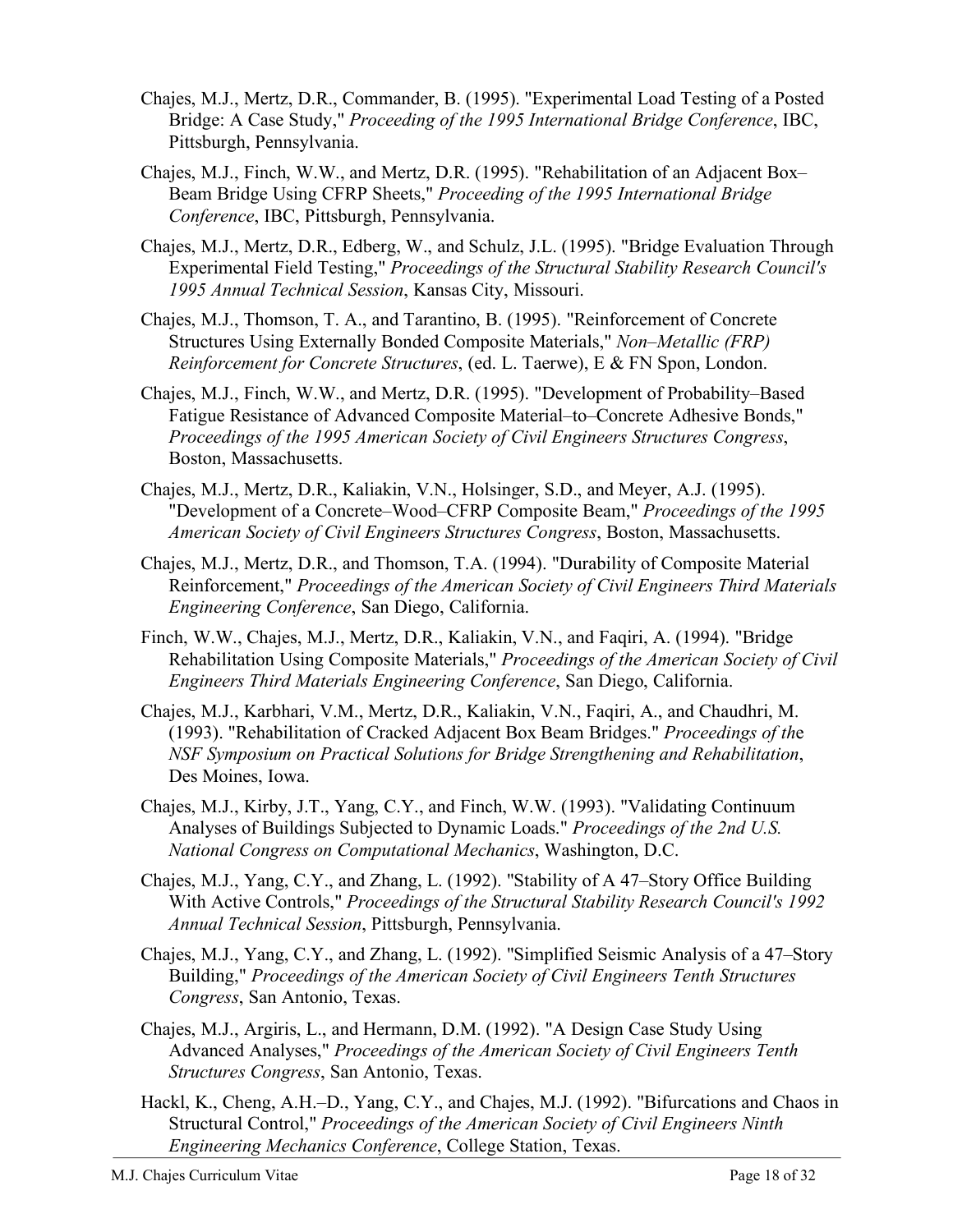- Kirby, J.T., Chajes, M.J., and Melby, J.A. (1992). "Wavelet Transform Analysis of Several Transient or Nonstationary Phenomena in Engineering Mechanics," *Proceedings of the American Society of Civil Engineers Ninth Engineering Mechanics Conference*, College Station, Texas.
- Chajes, A., Delis, E., and Chajes, M.J. (1991). "Nonlinear Analysis of Frames," *Proceedings of the Structural Stability Research Council's 1991 Annual Technical Session*, Chicago, Illinois.
- Yang, C.Y., Chajes, M.J., Cheng, A.H.–D., and Zhang, L. (1991). "Transient Response of Nonlinear Structures With Feedback Control," *Proceedings of the 62nd Shock and Vibration Symposium*, Springfield, Virginia.
- Chajes, M.J., Romstad, K.M., and McCallen, D.B. (1990). "Nonlinear Frame Analysis Using A Continuum Model," *Proceedings of the American Society of Civil Engineers Eighth Structures Congress*, Baltimore, Maryland.
- Chajes, M.J., Romstad, K.M., and McCallen, D.B. (1990). "Inelastic Frame AnalysisUsing A Continuum Model," *Proceedings of the Structural Stability Research Council's 1990 Annual Technical Session*, St. Louis, Missouri.
- Maroney, B., Romstad, K.M., and Chajes, M.J. (1990). "Interpretation of Rio Dell Freeway Response During Six Recorded Earthquake Events," *Proceedings of the Fourth U.S. National Conference on Earthquake Engineering*, Palm Springs, California.
- Chajes, M.J., Ramey, M.R., and Romstad, K.M. (1989). "A Proposed Method Which Eliminates the Effective Length Factor in the Design of Beam–Columns," *Proceedings of the Structural Stability Research Council's 4th International Colloquium*, New York, NY.
- Romstad, K.M., Maroney, B., and Chajes, M.J. (1989). "Interpretation of Rio Dell Freeway Response During Six Recorded Earthquake Events," *Proceedings of the Strong–Motion Instrumentation Program's Seminar on Seismological and Engineering Implications of Recent Strong–Motion Data*, Sacramento, California.

#### *PRESENTATIONS AND INVITED LECTURES*

- "Establishing Baseline Performance of a Segmental-Concrete Cable-Stayed Bridge." ACI Convention, Las Vegas, NV (2018).
- "Structural Health Monitoring of Delaware's Indian River Inlet Bridge." 8th International Conference on Structural Health Monitoring of Intelligent Infrastructure, Washington, DC (2018).
- "Using SHM Data to Determine Continuous Load Ratings for a Cable-Stayed Bridge." 8th International Conference on Structural Health Monitoring of Intelligent Infrastructure, Brisbane, Australia (2017).
- "Engineering-Enhanced Liberal Education: Delaware Case Studies." ASEE Engineering Education Annual Conference, New Orleans, LA (2016).
- "Structural Health Monitoring of the Indian River Inlet Bridge: Results from Controlled Load Tests Conducted over the First Two Years of Service." 7th International Conference on Structural Health Monitoring of Intelligent Infrastructure, Torino, Italy (2015).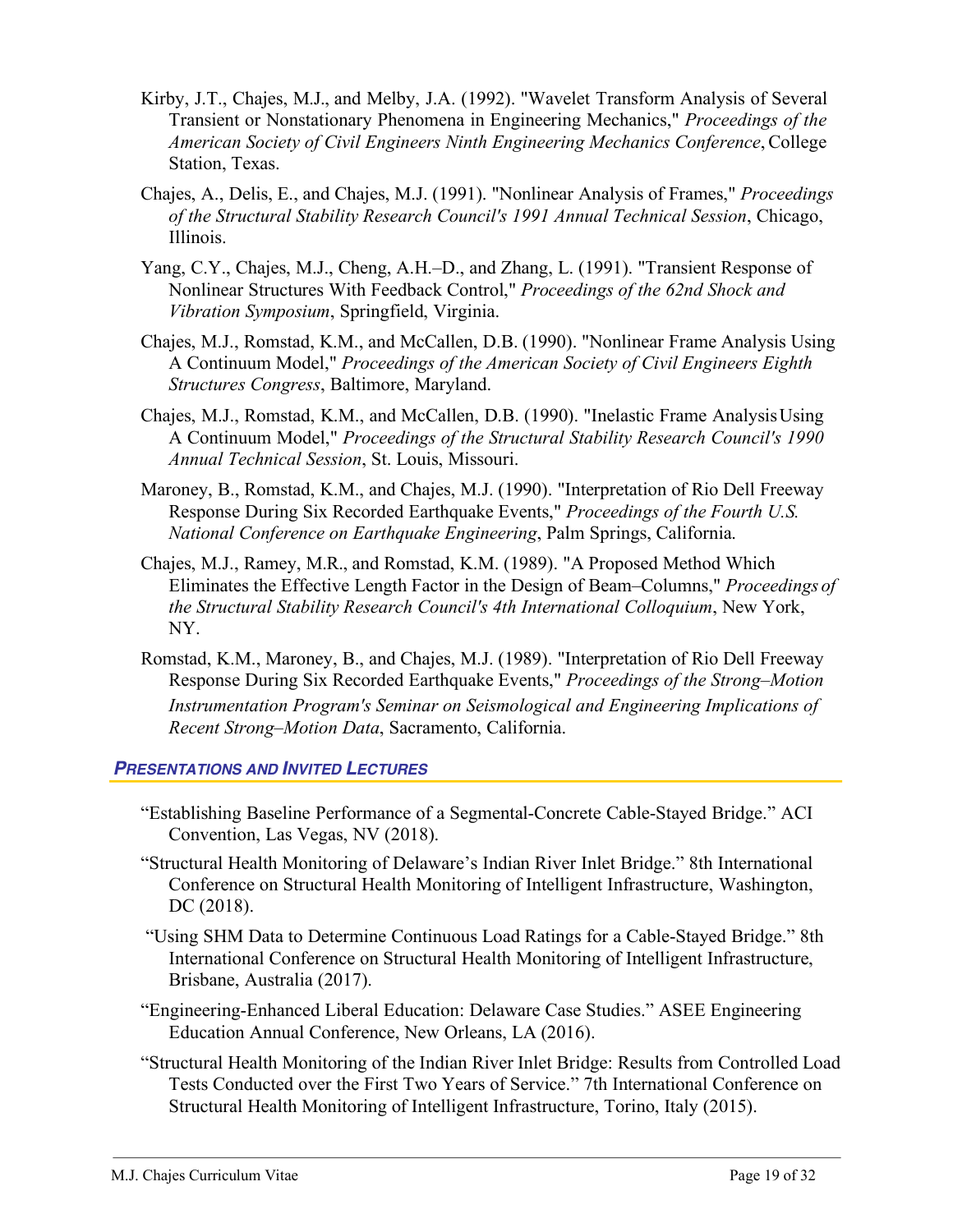- "Structural Health Monitoring of Delaware's Indian River Inlet Bridge: Year One Update." 2014 ASCE Structures Congress, Boston, Massachusetts (2014).
- "Advance Workshop: Train the Trainers Search Committee Best Practices," Delaware County Community College, Media, Pennsylvania (2011).
- "Structural Health Monitoring of the Indian River Inlet Bridge," Podwal Seminar, City College of New York, New York (2011).
- "Structural Health Monitoring of Delaware's Indian River Inlet Bridge," 3rd International Conference on Bridge Maintenance, Safety and Management, IABMAS, Porto, Portugal (2006).
- "Evaluating Ultimate Bridge Capacity through Destructive Testing of Decommissioned Bridges," 3rd International Conference on Bridge Maintenance, Safety and Management, IABMAS, Porto, Portugal (2006).
- "Enhanced End Anchorage of Bonded FRP Repairs," 7th International Symposium on Fiber– Reinforced Polymer (FRP) Reinforcement for Concrete Structures, ACI Fall Convention, Kansas City, Missouri (2005).
- "Experimental Influence Lines for Bridge Evaluation," 3rd New York City Bridge Conference, New York, New York (2005).
- "Steel Girder Fracture on Delaware's I–95 Bridge over the Brandywine River," 2005 ASCE Structures Congress, New York, New York (2005).
- "Use of Field Testing to Evaluate and Monitor an I–95 Bridge with a Fractured Girder," Transportation Research Board Annual Meeting – AFF40 Committee Meeting, Washington, D.C. (2005).
- "Application of Advanced Composites to Steel Bridges," Fourth International Conference on Advanced Composite Materials in Bridges and Structures, Calgary, Canada (2004).
- "Learning from Failure: Case Studies in Forensic Engineering," Wilmington Rotary Club, Wilmington, DE (2004).
- "Fracture: Case Study of the I–95 Bridge," 3rd Annual CIBrE Bridge Workshop: Fatigue and Fracture, Newark, DE (2004).
- "Learning from Failure: Case Studies in Forensic Engineering," Christiana Rotary Club, Christiana, DE (2004).
- "Use of Field Testing to Evaluate and Monitor an I–95 Bridge with a Fractured Girded," Transportation Research Board Annual Meeting – AFF40 Committee Meeting, Washington, D.C. (2004).
- "Fracture Analysis and Retrofit Design for the I–95 Bridge over the Brandywine River," 2nd New York City Bridge Conference, New York, New York (2003).
- "Bridge Rehabilitation Using Advanced Composites: Ashland Bridge SR–82 over Red Clay Creek," Structural Faults & Repair '03, London, United Kingdom (2003).
- "Using Bridge testing to Enhance Bridge Management in Delaware," 9<sup>th</sup> International Bridge Management Conference, TRB, Orlando, Florida (2003).
- "Applications of Fiber–Reinforced Polymer Composites," 2nd Annual CIBrE Bridge Workshop: Applications of Advanced Materials to Bridge Infrastructure, Newark, DE  $(2003)$ .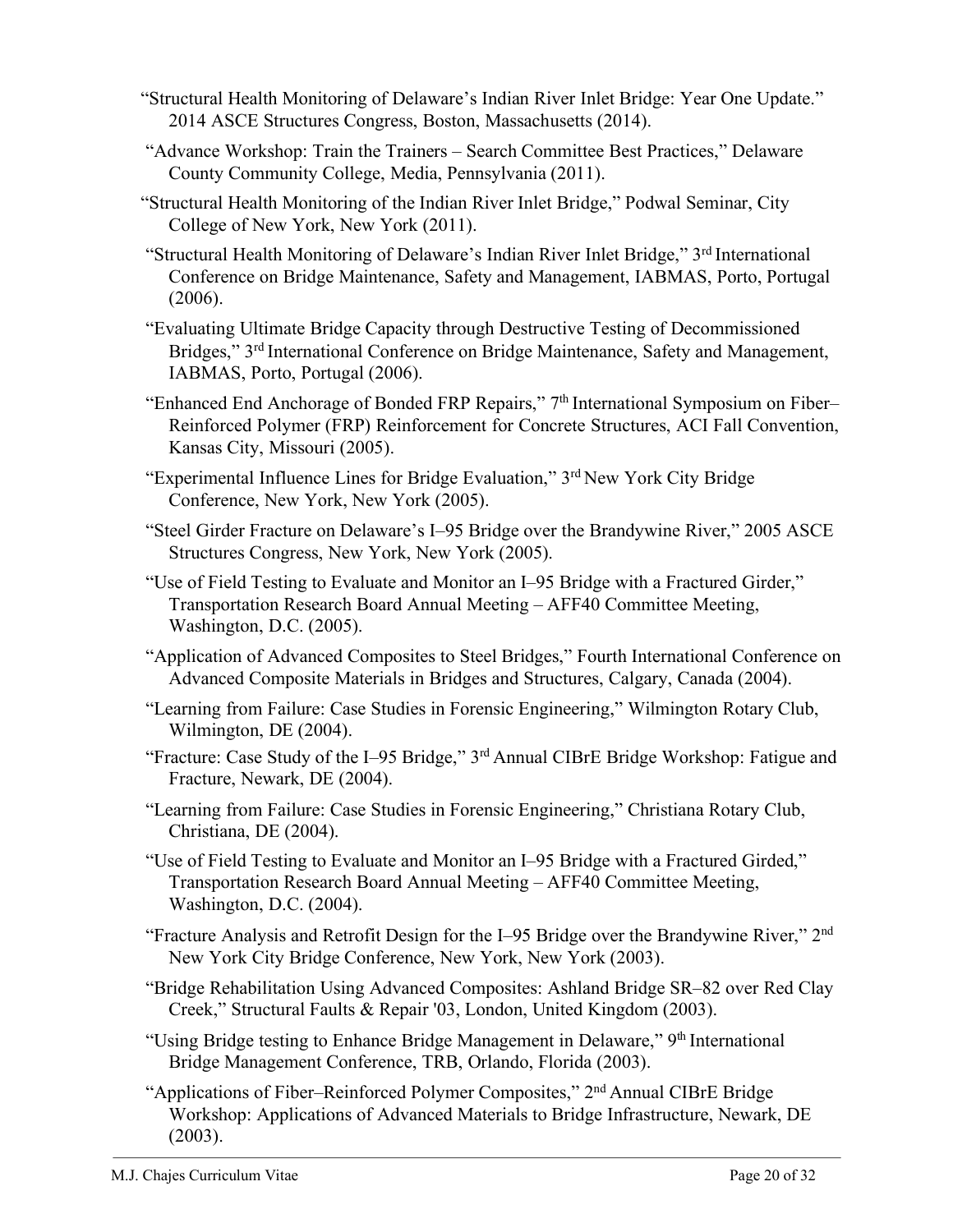- "Time Domain Reflectometry for Void Detection in Grouted Post–Tensioned Bridges," Transportation Research Board Annual Meeting, Washington, D.C. (2003).
- "Field Tests and In–Service Monitoring of the Newburgh–Beacon Bridge," Transportation Research Board Annual Meeting, Washington, D.C. (2003).
- "Nondestructive Evaluation of Pre– and Post–tensioning Strands Using Time Domain Reflectometry," Structural Materials Technology V: An NDT Conference, Cincinnati, Ohio (2002).
- "Application of Load and Resistance Factor Rating Using Site Specific Data," First International Conference on Bridge Maintenance, Safety and Management, IABMAS, Barcelona, Spain (2002).
- "Integrating Professional Communication into Civil and Environmental Engineering Curricula," 2002 ASEE Annual Conference, Montreal, Canada (2002).
- "Evaluation of Pre– and Post–tensioned Tendons: Void Detection and Corrosion Monitoring," 19th Annual International Bridge Conference, IBC, Pittsburgh, Pennsylvania (2002).
- "Diagnostic and Proof Testing," 1st Annual CIBrE Bridge Workshop: Field Load Testing and Long–Term Monitoring, Newark, DE (2002).
- "In–Service Monitoring," 1st Annual CIBrE Bridge Workshop: Field Load Testing and Long– Term Monitoring, Newark, DE (2002).
- "Developing a Strategic Plan for the Implementation of Fiber Reinforced (FRP) Composites to the Bridge Infrastructure," 5th NSF Workshop on Bridge Research in Progress, NSF, Minneapolis, Minnesota (2001)
- "FRP for Bridge Repair and Rehabilitation Panel Discussion Member," ASCE Structures Congress, Washington, D.C. (2001).
- "Strengthening of a Steel Bridge Girder Using CFRP Plates," N.Y City Bridge Conference, N.Y., New York (2001).
- "Performance of a GFRP Deck on Steel Girder Bridge," Transportation Research Board Annual Meeting, Washington, D.C. (2001).
- "Diagnostic and In–Service Testing of a Transit Railway Bridge," Transportation Research Board Annual Meeting, Washington, D.C. (2001).
- "Prestress Losses in HPC Girders: Before and After Transfer," Transportation Research Board Annual Meeting, Washington, D.C. (2001).
- "Bridge Load Testing," One–Day Seminar Sponsored by Lichtenstein Consulting Engineers, Rochelle Park, New Jersey (2000).
- "Delaware's High Performance Concrete Bridge Showcase: A Case Study," PCI/FHWA/FIB International Symposium on High Performance Concrete, Orlando, Florida (2000).
- "Bridge Load Testing," One–Day Seminar Sponsored by Lichtenstein Consulting Engineers, Langhorne, Pennsylvania (2000).
- "Delaware's First All–Composite Bridge," ASCE Structures Congress, Philadelphia, Pennsylvania (2000).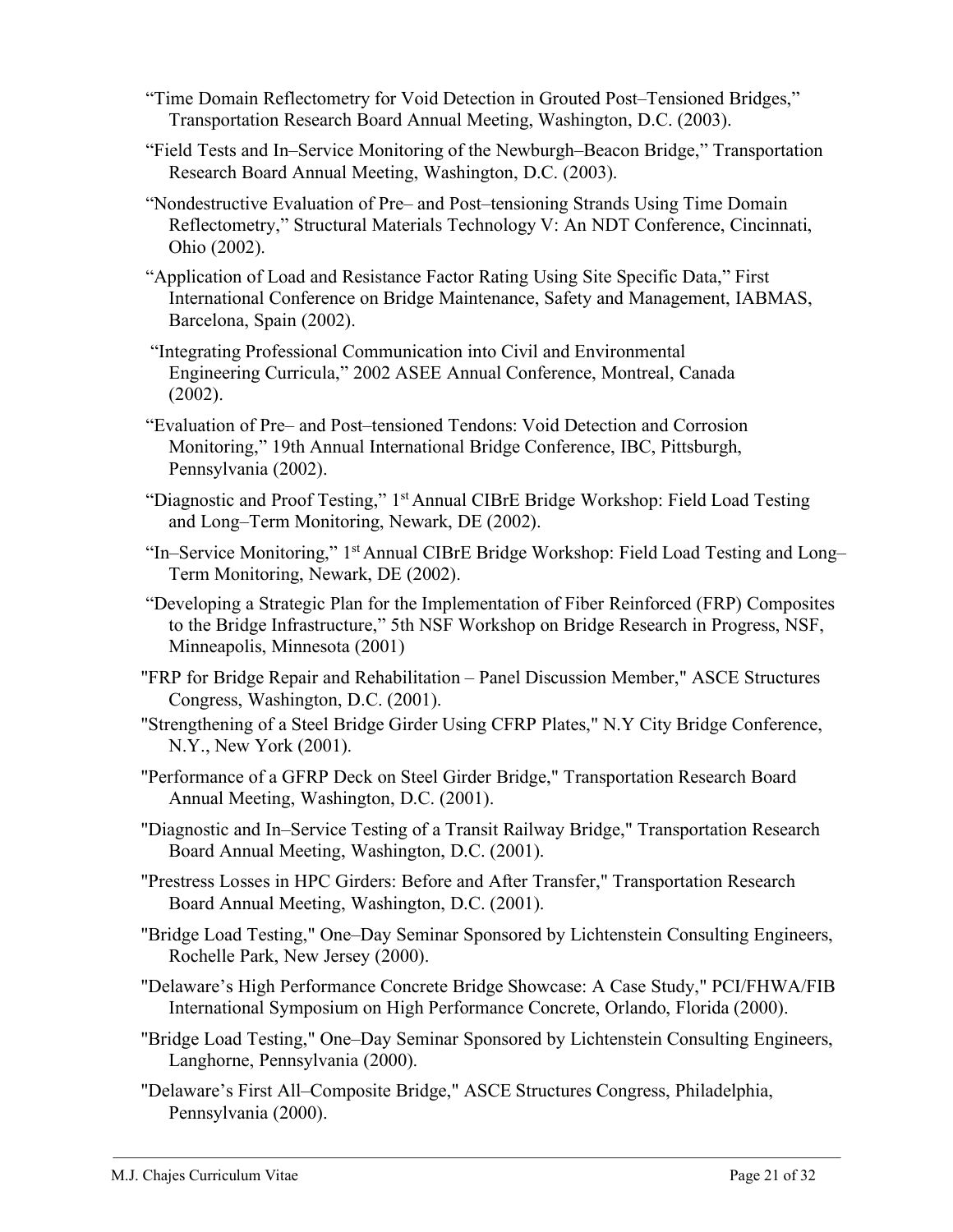- "Performance of a Historic 19th Century Wrought Iron Through–Truss Bridge Rehabilitated Using Advanced Composites," ASCE Structures Congress, Philadelphia, Pennsylvania  $(2000)$ .
- "Bridge Field Testing Activities at the University of Delaware," TRB Committee A2C05, Washington, D.C., (2000).
- "Bridge Infrastructure Renewal: Applications of Advanced Composite Materials," Department of Civil and Environmental Engineering Seminar Series, Rutgers University, New Jersey, (1999).
- "Use of Field Testing in Delaware's Bridge Management Program," 8th International Bridge Management Conference, Denver, Colorado, (1999).
- "Design of Structural Rehabilitations Using Composites," Structural Engineers Association of Kentucky, Frankfort, Kentucky, (1999).
- "New Composite Technology for Rebuilding Our Infrastructure." Delaware Academy of Science Annual Spring Meeting, Newark, Delaware (1999).
- "Advanced Polymer Composite Bridges," Department of Civil Engineering Seminar Series, The Johns Hopkins University, Baltimore, Maryland, (1998).
- "Advanced Composite Bridges in Delaware," Second International Conference on Composites in Infrastructure, Tucson, Arizona, (1998).
- "Saving Bridges from the Past, Building Bridges for the Future: Application of Composite Materials." University of California, Davis, California (1997).
- "Structural Monitoring of an Advanced Composite Bridge," US–Canada–Europe Workshop on Bridge Engineering, Zurich, Switzerland, (1997).
- "Load Testing and Long–Term Monitoring of Advanced Composite Bridges," *Structural Faults & Repair '97*, Edinburgh, Scotland, (1997).
- "Bridge Infrastructure Renewal: Application of Advanced Composite Materials," ASCE Central Pennsylvania Section, Camp Hill, Pennsylvania, (1997).
- "Behavior of Engineered Wood–CFRP Beams," First International Conference on Composites in Infrastructure, Tucson, Arizona, (1996).
- "Performance of a Prestressed Concrete Bridge Rehabilitated Using CFRP Sheets," First International Conference on Composites in Infrastructure, Tucson, Arizona, (1996).
- "Experimental Testing of Composite Wood Beams for Use in Timber Bridges," Fourth International Bridge Engineering Conference, San Francisco, California, (1995).
- "Reinforcement of Concrete Structures Using Externally Bonded Composite Materials," Second International Symposium on Non–Metallic (FRP) Reinforcement for Concrete Structures, Ghent, Belgium, (1995).
- "Experimental Load Testing of a Posted Bridge: A Case Study," International Bridge Conference, Pittsburgh, Pennsylvania, (1995).
- "Development of Probability–Based Fatigue Resistance of Advanced Composite Material– to– Concrete Adhesive Bonds," American Society of Civil Engineers Structures Congress, Boston, Massachusetts, (1995).
- "Development of a Concrete–Wood–CFRP Composite Beam," American Society of Civil Engineers Structures Congress, Boston, Massachusetts, (1995).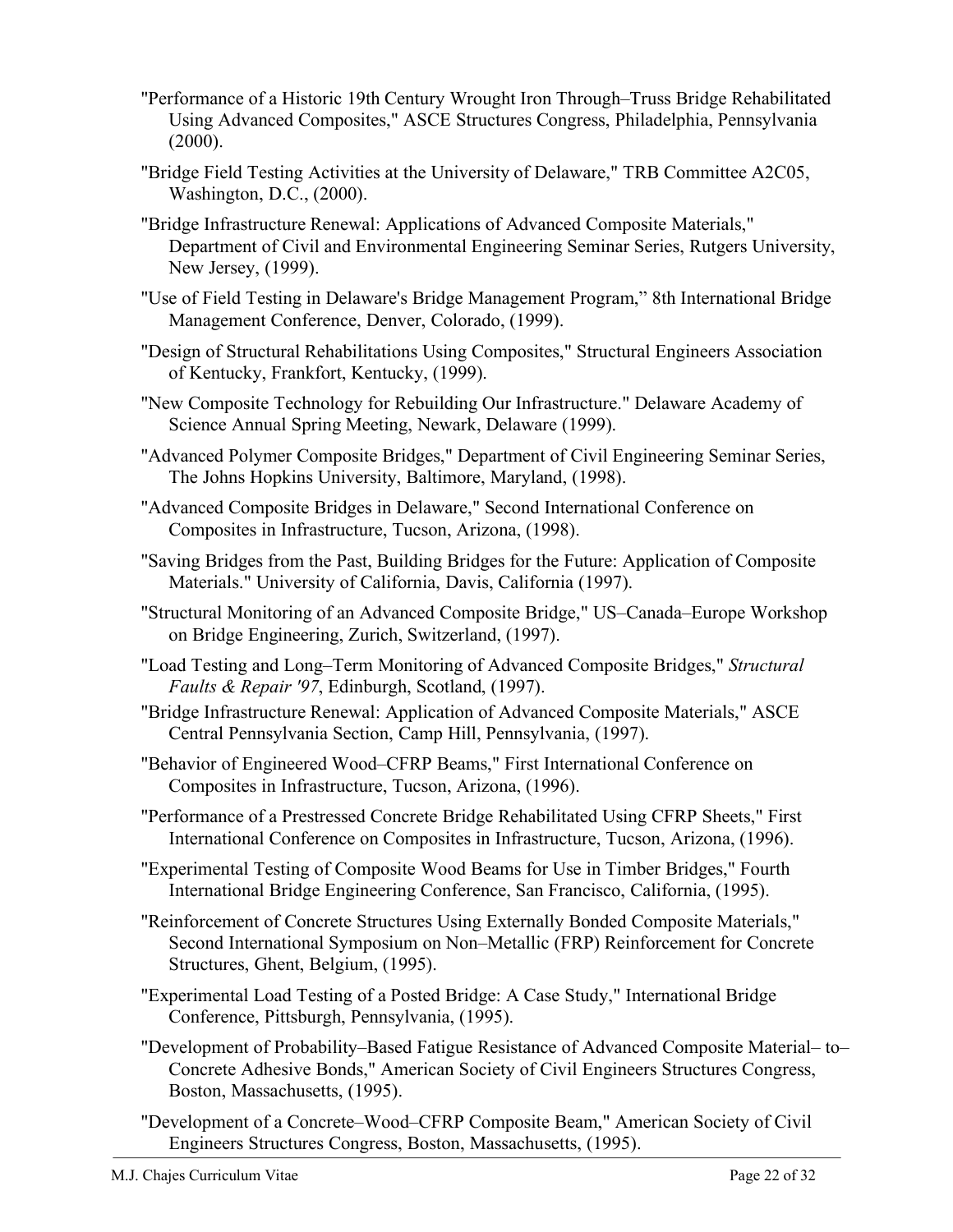- "Bridge Evaluation Through Experimental Field Testing," Structural Stability Research Council's Annual Meeting, Kansas City, Missouri, (1995).
- "Innovative Methods of Bridge Evaluation and Rehabilitation." University of Massachusetts, Amherst, MA (1994).
- "Bridge Rehabilitation Using Composite Materials." American Society of Civil Engineers Third Materials Engineering Conference, San Diego, California (1994).
- "Uses of Composite Materials in Infrastructure Rehabilitation." University of Edinburgh, Edinburgh, Scotland (1994).
- "Rehabilitation of Bridges: Applications of Composite Materials." Stone & Webster Engineering Corporation, Cherry Hill, NJ (1994).
- "Applications of New Materials and Intelligent Structures in Infrastructure Rehabilitation." University of California, Davis, CA (1994).
- "Reinforcement of Concrete Structures Using Externally Bonded Composite Fabrics." ACI Spring Convention, San Francisco, CA (1994).
- "Validating Continuum Analyses of Buildings Subjected to Dynamic Loads." 2nd U.S. National Congress on Computational Mechanics, Washington, D.C (1993).
- "Lessons Learned from Two Major Earthquakes: A Structural Engineer's Perspective." Delaware Academy of Science Annual Spring Meeting, Lewes, Delaware (1993).
- "Rehabilitation of Cracked Adjacent Box Beam Bridges." NSF Symposium on Practical Solutions for Bridge Strengthening and Rehabilitation, Des Moines, Iowa (1993).
- "Measured and Predicted Dynamic Response of the 47–Story Embarcadero Center in San Francisco During the Loma Prieta Earthquake." University of California, Davis, California (1992).
- "Stability of a 47–Story Office Building with Active Controls." Structural Stability Research Council's 1992 Annual Technical Session, Pittsburgh, Pennsylvania (1992).
- "Simplified Seismic Analysis of a 47–Story Building." American Society of Civil Engineers Tenth Structures Congress, San Antonio, Texas (1992).
- "A Design Case Study Using Advanced Analyses." American Society of Civil Engineers Tenth Structures Congress, San Antonio, Texas (1992).
- "Loma Prieta Earthquake, October 1989 in San Francisco Bay Area." University of Massachusetts' ASCE Student Chapter Meeting, Amherst, Massachusetts (1991).
- "The 1989 Loma Prieta Earthquake." University of Delaware's ASCE Student Chapter Meeting, Newark, Delaware (1991).
- "The 1989 Loma Prieta Earthquake: What Have We Learned and What Are We Doing About It?" Structures, Mechanics & Geotechnical Engineering Seminar, University of Delaware, Newark, Delaware (1991).
- "Nonlinear Dynamic Frame Analysis." California Universities for Research in Earthquake Engineering First Annual Meeting, San Francisco, California (1990).
- "Inelastic Frame Analysis Using a Continuum Model." Structural Stability Research Council's 1990 Annual Technical Session, St. Louis, Missouri (1990).
- "Nonlinear Frame Analysis Using a Continuum Model." American Society of Civil Engineers Eighth Structures Congress, Baltimore, Maryland (1990).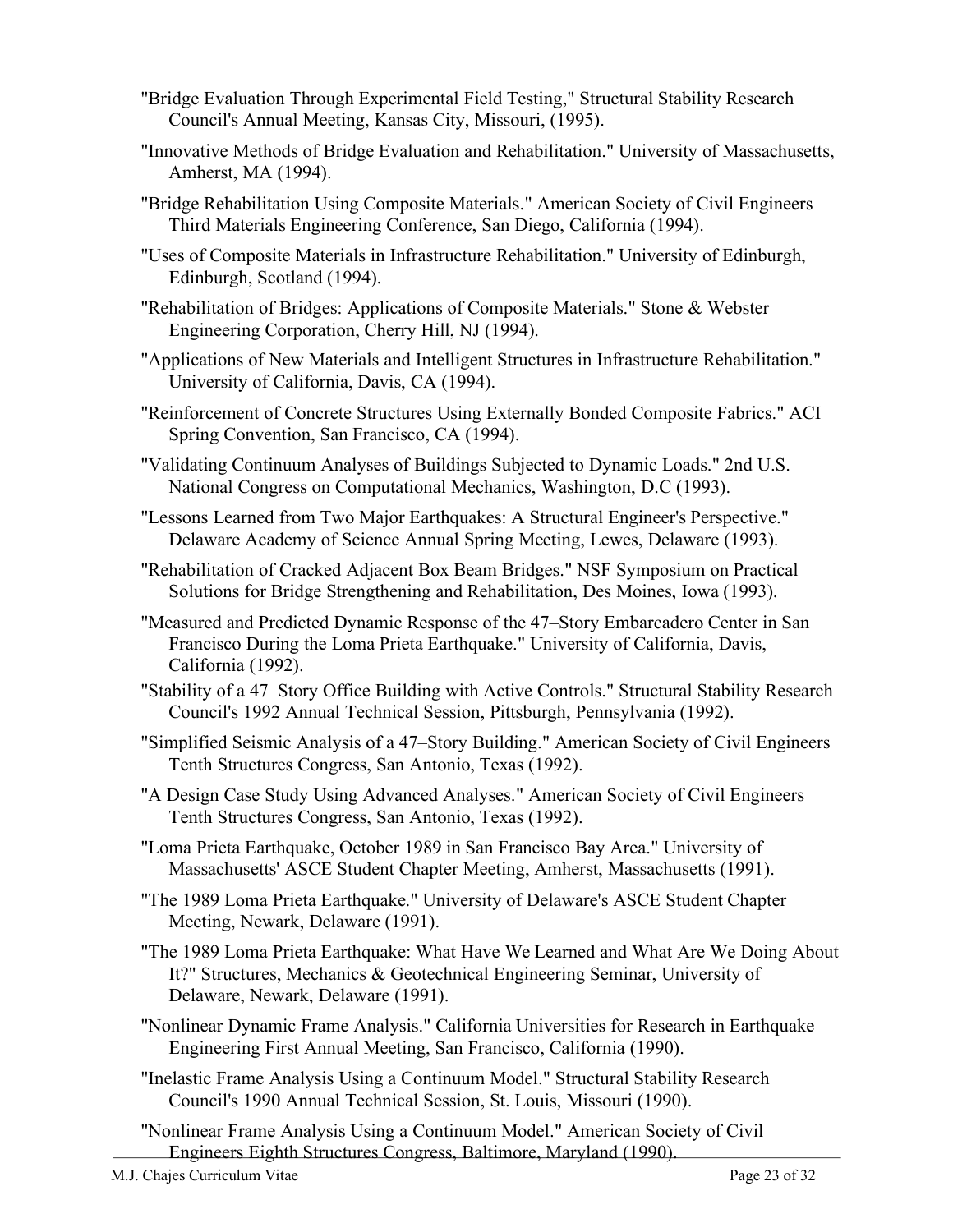"A Proposed Method Which Eliminates the Effective Length Factor in the Design of Beam– Columns." Structural Stability Research Council's 4th International Colloquium, New York, New York (1989).

## *SPONSORED RESEARCH CONTRACTS AND GRANTS*

- Ongoing Research, Evaluation and Preservation of The Indian River Inlet Bridge Structural Health Monitoring System – Year 4, Delaware Department of Transportation, with Harry Shenton III (co-PI), \$69,030, January 1, 2023 – December 31, 2023.
- Ongoing Research, Evaluation and Preservation of The Indian River Inlet Bridge Structural Health Monitoring System – Year 3, Delaware Department of Transportation, with Harry Shenton III (co-PI), \$69,030, January 1, 2022 – December 31, 2022.
- Ongoing Research, Evaluation and Preservation of The Indian River Inlet Bridge Structural Health Monitoring System – Year 2, Delaware Department of Transportation, with Harry Shenton III (co-PI), \$69,030, January 1, 2021 – December 31, 2021.
- Structural Performance Verification of Structural Pipe Liners for Corrugated Metal Pipes, Delaware Department of Transportation, with Monique Head (PI), Harry Shenton III (co-PI), and Jovan Tatar (co-PI), \$108,304, February 21, 2020 – June 30, 2021.
- Ongoing Research, Evaluation and Preservation of The Indian River Inlet Bridge Structural Health Monitoring System – Year 1, Delaware Department of Transportation, with Harry Shenton III (co-PI), \$69,030, January 1, 2020 – December 31, 2020.
- Synthesis Study of Jointless Bridge Design and Detailing, Delaware Department of Transportation, with Harry Shenton III (PI), Monique Head (co-PI), Jovan Tatar (co-PI), \$69,295, February 1, 2019 – August 31, 2021.
- Ultra-High-Performance Concrete Field-Cast Connections for Precast Bridge Deck Panels, Delaware Department of Transportation, with Jovan Tatar (PI), Monique Head (co-PI), and Paramita Mondal (co-PI), \$100,000, September 1, 2019 – August 31, 2021 (pending).
- Bridge Load Rating and Evaluation Using Digital Image Measurements, Region 3 UTC (CIAMTIS), with Monique Head (PI), Harry Shenton III (co-PI), and David Lattanzi (co-PI), \$250,265, February 1, 2019 – January 31, 2021.
- Converting Food Waste to Energy Through Sequential Aerobic and Anaerobic Digestion, UD CENFOODS Initiative, with Dan Cha (PI), Amy Biddle (co-PI), and Kimberly Bothi (co-PI), \$39,997, August 15, 2018 – May 31, 2020.
- Feasibility Study of Piezoelectric Energy Harvesting Pavers, Delaware Department of Transportation, with Valery Roy (PI) and Ajay Prasad (co-PI), \$105,376, January 9, 2019 – August 31, 2019.
- Ongoing Evaluation and Maintenance of the Indian River Inlet Bridge Structure Health Monitoring System – Year 4, Delaware Department of Transportation, with Harry Shenton III (co-PI), \$62,500, January 9, 2019 – August 31, 2019.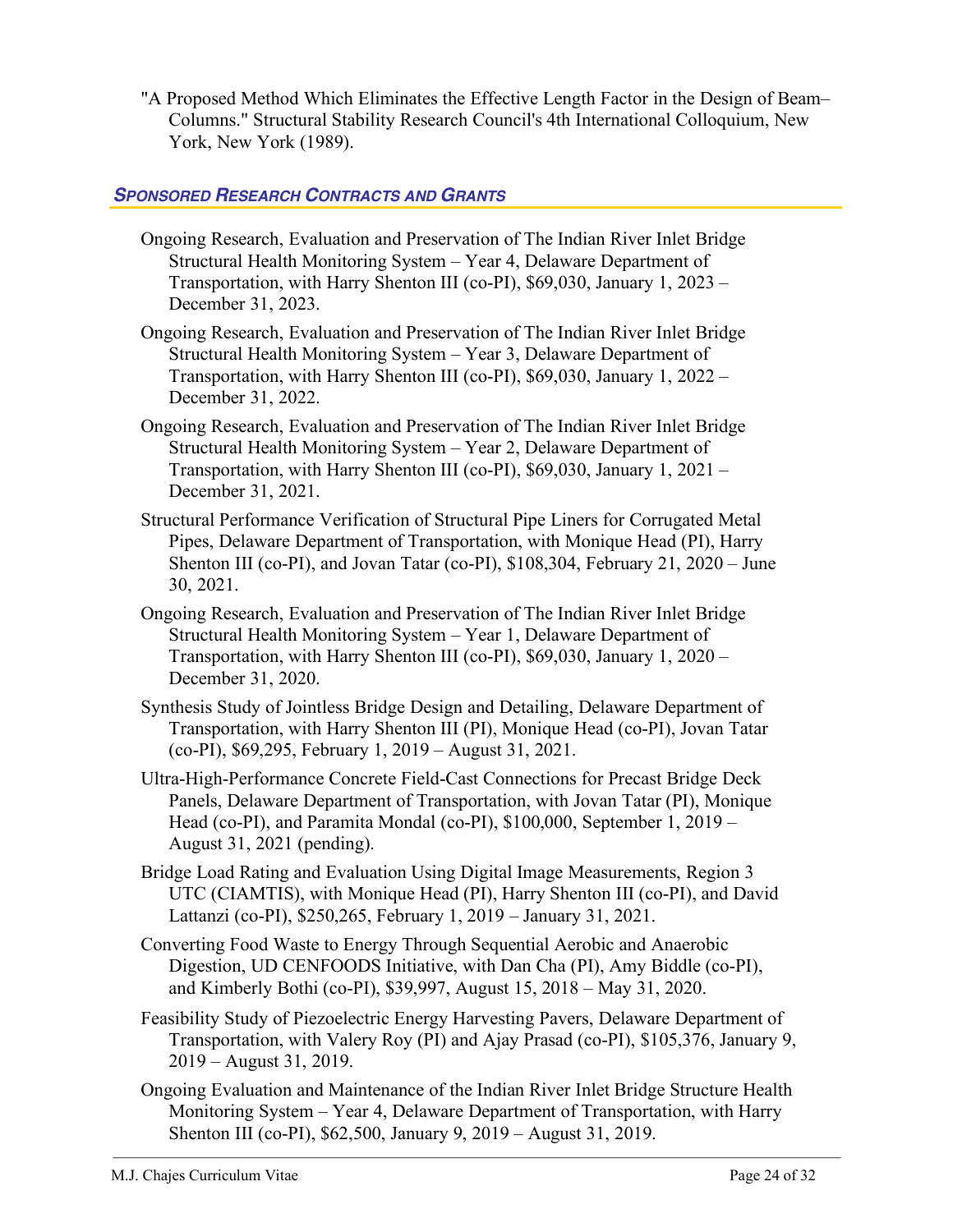- Food Waste to Energy Pilot Project, Delaware Solid Waste Authority, with Dan Cha (co-PI), \$58,149, July 1, 2018 – June 30, 2019.
- Advancing Steel and Concrete Bridge Technology to Improve Infrastructure Performance, Federal Highway Administration, with Dennis Mertz (PI), Nii-Attoh Okine (Co-PI), Jennifer Righman McConnell (Co-PI), Thomas Schumacher (Co-PI), and Harry Shenton III (Co-PI), \$549,442, September 30, 2011 – January 31, 2019.
- Ongoing Evaluation and Maintenance of the Indian River Inlet Bridge Structural Health Monitoring System – Year 3, Delaware Department of Transportation, with Harry Shenton III (co-PI), \$62,500, September 1, 2017 – August 31, 2018.
- Harvesting Vibrational Energy from the Delaware Memorial Bridge, Delaware River Bay Authority, with Valery Roy, Tripp Shenton, and Ajay Prasad (co-PIs), \$18,000, June 1, 2016 – August 31, 2018.
- Life Cycle Assessment of BioHiTech's Food Waste Digesters, BioHiTech, with Dan Cha and Kim Bothi (co-PIs), \$12,834, February 1, 2018 – June 30, 2018.
- Food Waste to Energy Pilot Project, Delaware Solid Waste Authority, with Dan Cha (co-PI), \$19,500 September 1, 2017 – May 31, 2018.
- Ongoing Evaluation and Maintenance of the Indian River Inlet Bridge Structural Health Monitoring System – Year 2, Delaware Department of Transportation, with Harry Shenton III (co-PI), \$62,500, September 1, 2016 – August 31, 2017.
- Ongoing Evaluation and Maintenance of the Indian River Inlet Bridge Structural Health Monitoring System – Year 1, Delaware Department of Transportation, with Harry Shenton III (co-PI), \$62,500, September 14, 2015 – August 31, 2016.
- Instrumentation and Monitoring of the Indian River Inlet Bridge Phase II, Delaware Department of Transportation, with Harry Shenton III (PI), \$446,458, May 25, 2012 – June 30, 2014.
- Instrumentation and Monitoring of the Indian River Inlet Bridge, Delaware Department of Transportation, with Harry Shenton III (PI), \$1,138,411, August 12, 2009 – June 30, 2012.
- Field Testing and FEM Analysis of the Rt. 141 Newport Viaduct, Delaware Department of Transportation, with Dennis Mertz (Co-PI), Jennifer Righman McConnell (Co-PI), and Harry Shenton III (Co-PI), \$175,412, March 1, 2009 – May 31, 2010.
- NSF ADVANCE Partnerships for Adaptation, Implementation, and Dissemination (PAID) Award: Resources for Recruitment & Retention (RRR) of Women Faculty in STEM Fields at U. Delaware, National Science Foundation, with Tom Apple (Co–PI), Pam Cook (Co–PI), and Kate Scantlebury (Co–PI), \$307,936, August 1, 2008 – July 31, 2013.
- Near Real-Time Monitoring of Indian River Inlet Scour Hole Edge Evolution Seaward of the Bridge Piers: Phase 1, Delaware Department of Transportation, with Jack Puleo (PI) and Jennifer Righman (Co-PI), \$842,397, October 1, 2007 – September 30, 2010.
- Bridge Management using In–Service Data (Phase II), Delaware Department of Transportation, with Harry Shenton III (PI), \$53,908, July 1, 2007 – June 30, 2008.
- Instrumentation and Monitoring of the Indian River Inlet Bridge: Phase I, Delaware Department of Transportation, with Dov Leshchinsky (Co-PI), and Harry Shenton III (Co–Investigator), \$399,991, September 1, 2005 – August 31, 2007.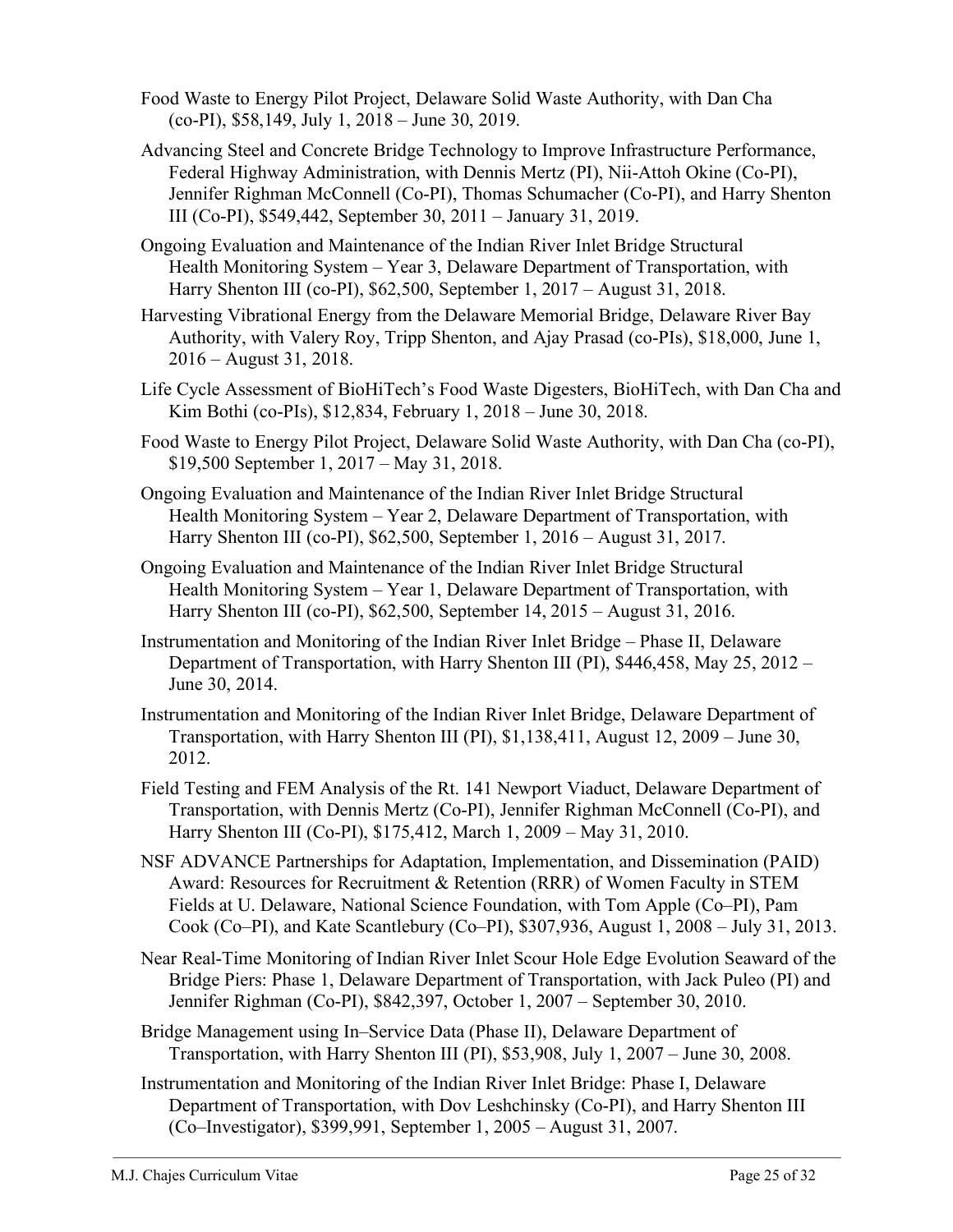- Development of a Comprehensive Workplan for FHWA's Long–Term Bridge Performance (LTBP) Program, with Dennis Mertz (Co–PI), Nii Attoh-Okine (Co–Investigator), Sue McNeil (Co–Investigator), Jennifer Righman (Co–Investigator), and Harry Shenton III (Co–Investigator), \$330,000, July 1, 2005 – June 30, 2009.
- Bridge Management using In–Service Data, Delaware Department of Transportation, with Harry Shenton III (Co–PI), \$58,229, July 1, 2005 – June 30, 2007.
- Research Experiences for Undergraduates in Bridge Engineering, with Diane Kukich (Co– PI), National Science Foundation, \$322,625, March 1, 2002 – February 28, 2007.
- Monitoring of the Churchman's Road Bridge over I–95, with Dennis Mertz (Co–PI), Delaware Department of Transportation, \$89,953, January 1, 2005 – December 31, 2006.
- Testing of Bridge 1–651, Delaware Department of Transportation, \$12,865, July 1, 2004 June 30, 2005.
- Testing of Bridge 1–155, Delaware Department of Transportation, \$12,865, July 1, 2004 June 30, 2005.
- Testing of Bridge 1–307, Delaware Department of Transportation, \$12,865, July 1, 2004 June 30, 2005.
- Testing of Bridge 1–688, Delaware Department of Transportation, \$18,665, July 1, 2004 June 30, 2005.
- Planning and Testing of Decommissioned Bridges, Delaware River and Bay Authority, \$5,000, January 1, 2004 – December 31, 2004.
- Void Detection in Post Tensioning Ducts Using Time Domain Reflectometry, with Robert Hunsperger (Co–PI), National Research Council, \$75,518, September 1, 2003 – February 28, 2005.
- Field Testing and Evaluation of the I–95 Bridge over the Brandywine River, with Dennis Mertz (Co–PI), Delaware Department of Transportation, \$27,372, August 15, 2003 – December 31, 2004.
- Planning and Testing of Decommissioned Bridges, Delaware River and Bay Authority, \$5,000, January 1, 2003 – December 31, 2003.
- Stainless Clad Rebar and CFRP Rehab Evaluation for Bridge 1–119, with Harry Shenton III (Co–PI), Baidurya Bhattacharya (Co–PI), and Robert Hunsperger (Co–PI), Delaware Department of Transportation, \$59,140, September 1, 2002 – August 31, 2004.
- MMFX Rebar Evaluation for I–95 Service Road Bridge 1–712–B, with Harry Shenton III (Co–PI), and Robert Hunsperger (Co–PI), Delaware Department of Transportation, \$99,286, September 1, 2002 – August 31, 2004.
- Load Rating of Bridges Without Plans: Phase II, with Harry W. Shenton III (Co–PI), Delaware Department of Transportation, \$39,572, September 1, 2002 – August 31, 2004.
- Review of Available Design Criteria for Using Composites as Superstructure, Reinforcement, or Strengthening, with Dennis Mertz (Co–PI), Delaware Department of Transportation, \$9,487, September 1, 2002 – August 31, 2003.
- Development of Delaware's First "Smart" Bridge, with Harry Shenton III (Co–PI), Baidurya Bhattacharya (Co–PI), and Jian Sun (Co–PI), Delaware Department of Transportation, \$78,306, July 1, 2001 – June 30, 2003.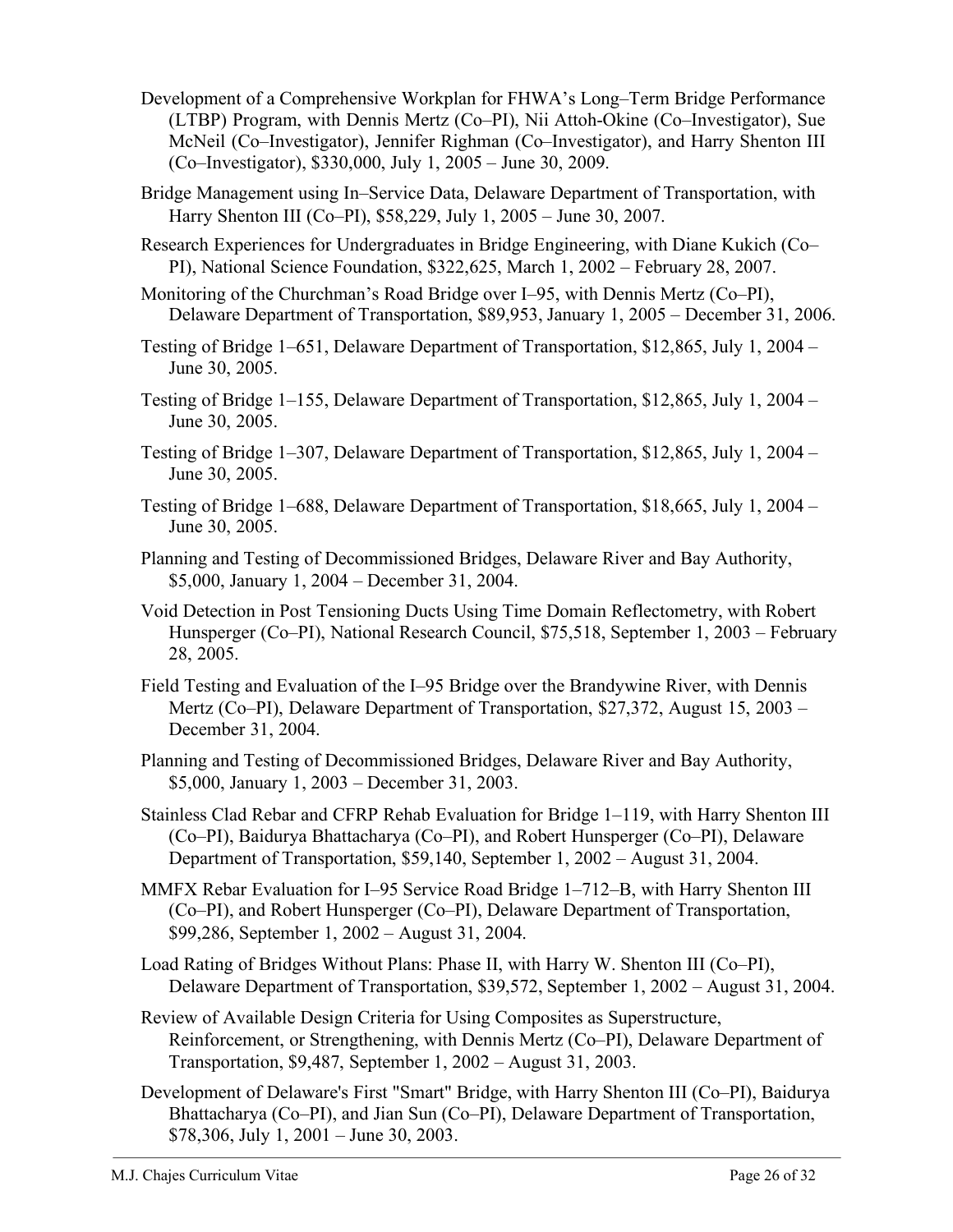- Load Testing and Post–Repair Evaluation of CFRP Repaired Bridge 1–026, with Harry Shenton III (Co–PI), Delaware Department of Transportation, \$28,658, November 1, 2001 – October 31, 2003.
- High–Density Polyethylene (HDPE) Pipe Evaluation, with Dov Leshchinsky (PI), Delaware Department of Transportation, \$35,476, May 1, 2001 – December 31, 2002.
- Evaluation of Concrete Encased Steel Girder Bridges, Delaware Department of Transportation, \$36,846, July 1, 2001 – June 30, 2003.
- NCHRP 4–27 Application of Fiber Reinforced Polymer (FRP) Composites to the Highway Infrastructure: Strategic Plan, with Dennis Mertz (PI), John Gillespie (Co–PI), and Diane Kukich (Co–PI), National Cooperative Highway Research Program, \$224,704, September 12, 2000 – March 11, 2002.
- Application of Load Resistance Factor Rating Using Site Specific Data, with Dennis R. Mertz (Co–PI), and Nii Attoh–Okine (Co–PI), Delaware Department of Transportation, \$47,828, July 1, 2000 – June 30, 2002.
- Detecting Corrosion in Existing Structures Using Time Domain Reflectometry, with Robert Hunsperger (Co–PI), Delaware Department of Transportation, \$49,824, July 1, 2000 – June 30, 2002.
- Newark Airport Monorail, with Dennis Mertz (Co–PI), and Harry Shenton III (Co–PI), HDR Engineering, Inc., \$224,499, May 23, 2000 – December 31, 2000.
- Load Rating of Arches, with Harry Shenton III (Co–PI), Delaware Department of Transportation, \$37,721, July 1, 1999 – June 30, 2001.
- Evaluating Corrosion of Steel Strands Using Time Domain Reflectometry, with Robert Hunsperger (Co–PI), and Kevin J. Folliard (Co–PI), Delaware Department of Transportation, \$42,030, July 1, 1999 – June 30, 2001.
- High–Performance Concrete for Bridge 8F in Frederica, Delaware, with John Gillespie (Co– PI), Dennis Mertz (Co–PI), Scott Sabol (Co–PI), and Harry Shenton III (Co–PI), Delaware Department of Transportation, \$99,969, August 1, 1999 – June 30, 2002.
- A System for Long–Term Health Monitoring of an Advanced Polymer Composite Bridge, with Harry Shenton III (PI), John Gillespie (Co–PI), and Dennis Mertz (Co–PI), National Science Foundation, \$60,640, October 1, 1998 – September 30, 1999.
- Bridge Load Testing, with Harry Shenton III (Co–PI), Delaware Department of Transportation, \$41,544, November 1, 1998 – June 30, 1999.
- Application of Advanced Composites to Steel–Bridge Retrofitting, with Dennis R. Mertz (PI), and John W. Gillespie (Co–PI), National Academy of Sciences, \$97,049, December 1, 1998 – September 30, 1999
- Design of Composite Grid–Reinforced Highway Bridge Decks–Phase II, with Dennis Mertz (Co–PI), John Gillespie (Co–Investigator), Victor Kaliakin (Co–Investigator), Scott Sabol (Co–Investigator), and Harry Shenton III (Co–Investigator), IKG Industries and the Delaware Research Partnership, \$200,000, August 1, 1998 – July 31, 1999.
- Field Implementation of a System for Long–term Monitoring of Bridges, with Harry Shenton III (PI), Delaware Department of Transportation, \$34,472, July 1, 1998 – June 30, 2000.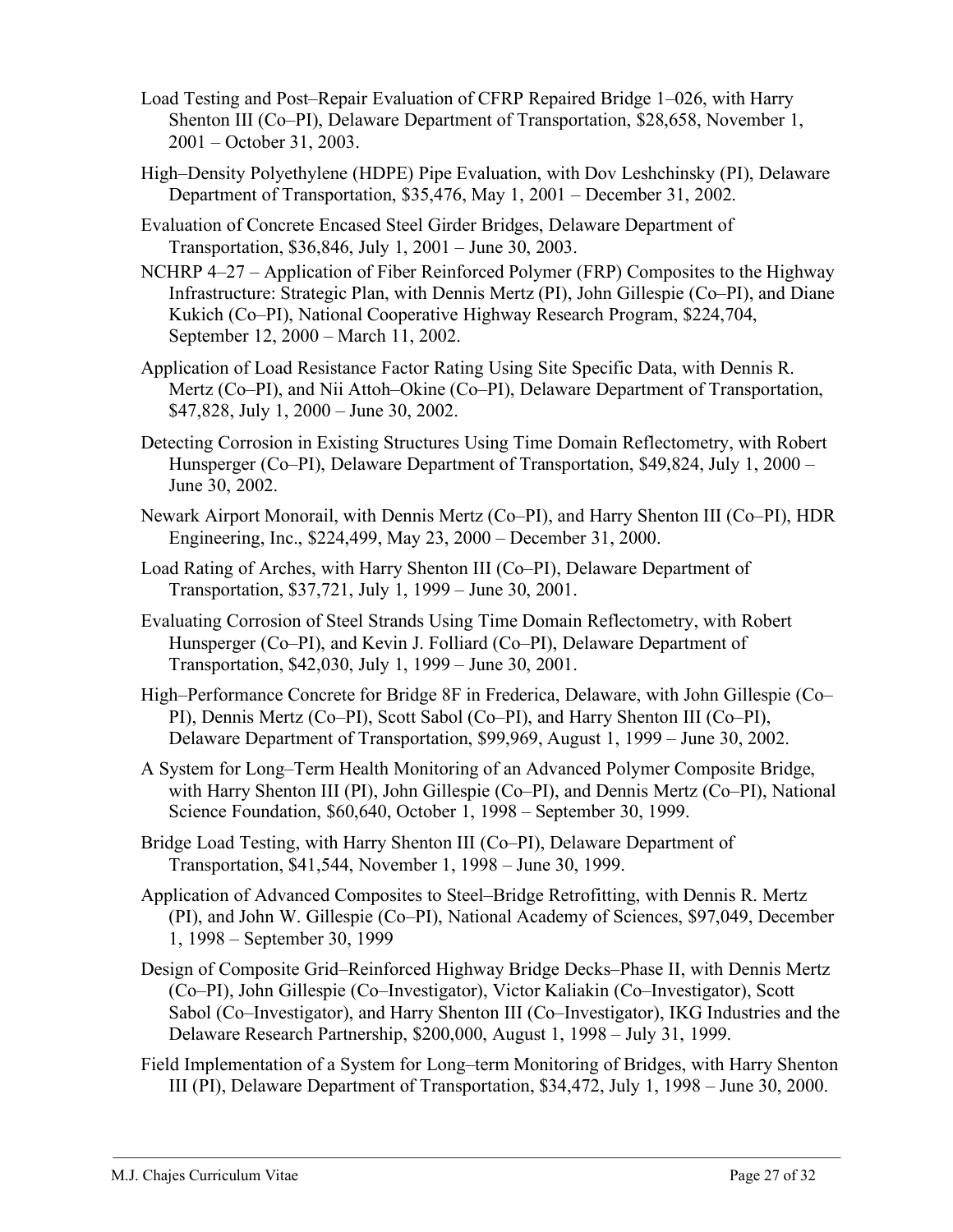- Proposed Research Program to Evaluate Fiber–Reinforced Concrete Properties, with Kevin Folliard (PI), and John Gillespie (Co–PI), KAPEJO and the Delaware Research Partnership, \$20,000, December 1, 1997 – November 30, 1998.
- Rehabilitation of Steel Bridge Girders Through the Application of Composite Materials, with John Gillespie (PI), and Dennis Mertz (Co–PI), Delaware Department of Transportation, \$30,000, July 1, 1997 – June 30, 1999.
- Nondestructive Evaluation of Bridges Through Long–Term Monitoring, with Harry Shenton III (PI), Delaware Department of Transportation, \$36,955, July 1, 1997 – June 30, 1999
- Corrosion Detection of Embedded or Encased High Strength Steel Rods and Cables Using Time Domain Reflectometry, with Robert Hunsperger (PI), National Science Foundation, \$218,270, June 1, 1997 – May 31, 2000.
- UNIDEL96L: Infrastructure Renewal Match, with John Gillespie (Co–PI), and Dennis Mertz (Co–PI), University of Delaware, \$350,000, January 3, 1997 – December 31, 2050.
- Design of Composite Grid–Reinforced Highway Bridge Decks–Phase I, with Dennis Mertz (Co–PI), Victor Kaliakin (Co–Investigator), and Harry Shenton III (Co–Investigator), IKG Industries and the Delaware Research Partnership, \$175,000, December 30, 1996 – December 29, 1997.
- Advanced Composites for Bridge Infrastructure Renewal Phase II, with John Gillespie (PI), Giuseppe Palmese (Co–PI), Roy McCullough (Co–Investigator), and Dennis Mertz (Co– Investigator), University of California, San Diego, \$600,000, September 1, 1996 – August 31, 1997.
- Proposal to Monitor the Magazine Ditch and New Castle Avenue Bridges, with John Gillespie (Co–PI), Dennis Mertz (Co–PI), and Harry Shenton III (Co–PI), Federal Highway Administration and the Delaware Department of Transportation, \$100,000, September 1, 1996 – January, 31, 1999.
- A Multi–Disciplinary Design Approach to an All–Composite Slab Bridge, with Dennis R. Mertz (Co–PI), John Gillespie (Co–Investigator), Federal Highway Administration and the Delaware Department of Transportation, \$600,000, September 1, 1996 – May 31, 1999.
- Infrastructure Rehabilitation Using Advanced Composites, with John Gillespie, (PI), and Dennis R. Mertz (Co–Investigator), Hardcore DuPont and the Delaware Research Partnership, \$375,000, September 1, 1996 – August 31, 1997.
- Load Rating of Bridges That Have No Plans and Bridges That Are Highly Skewed, with Harry Shenton III (Co–PI), Delaware Department of Transportation, \$36,672, July 1, 1996 – June 30, 1998.
- Rehabilitation of Steel Bridge Girders Through the Application of Composite Materials, with John Gillespie (PI), and Dennis Mertz (Co–PI), Delaware Department of Transportation, \$45,000, July 1, 1996 – June 30, 1998.
- Load Rating Equipment, with Dennis Mertz (Co–PI), Delaware Department of Transportation, \$86,610, June 1, 1996 – December 31, 1999.
- Infrastructure Rehabilitation Using Advanced Composites, with John Gillespie, (PI), and Dennis R. Mertz (Co–Investigator), Hardcore DuPont and the Delaware Research Partnership, \$250,000, August 1, 1995 – June 30, 1997.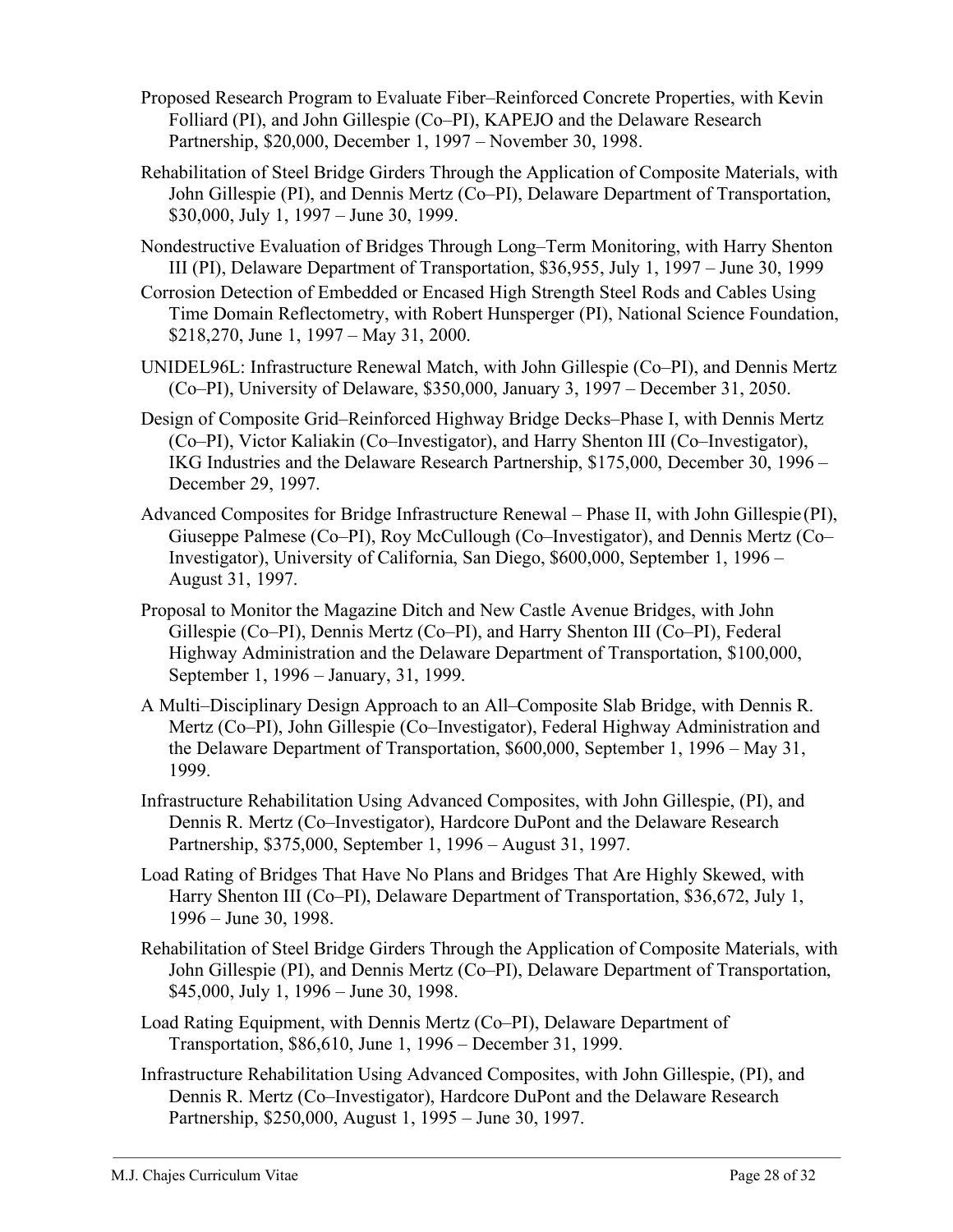- Experimental Load Rating of Posted Bridges, with Victor Kaliakin (Co–PI), Dennis Mertz (Co–PI), and Harry Shenton III (Co–PI), Delaware Department of Transportation, \$37,474, July 1, 1995 – June 30, 1997.
- Performance of Concrete Bridge Rehabilitation Using Composite Materials, with Dennis Mertz (Co–PI), Tonen Corporation and the Delaware Research Partnership, \$25,500, June 1, 1995 – May 31, 1996.
- RIA: Development and Evaluation of Composite Beams, National Science Foundation, \$89,059, August 1, 1994 – July 31, 1997.
- Rehabilitating Longitudinally Cracked Concrete Bridges Using Composite Materials, Dennis Mertz (Co–PI), Delaware Department of Transportation, \$31,286, July 1, 1994 – June 30, 1996.
- Seismic Retrofit Strategies for Delaware's Bridges, with Victor N. Kaliakin (Co–PI), Delaware Department of Transportation, \$24,785, July 1, 1993 – June 30, 1995.
- Evaluation of Experimental Load Rating of Posted Bridges, with Dennis R. Mertz (Co–PI), Delaware Department of Transportation, \$24,539, July 1, 1993 – June 30, 1995.
- Analysis of Flat Slab Bridges, with Victor Kaliakin (Co–PI), Vistasp Karbhari (Co–PI), and Dennis Mertz (Co–PI), Delaware Department of Transportation, \$22,353, July 1, 1992 – June 30, 1994.
- Uses of Fiber–Reinforced Plastics in Structures and for the Rehabilitation of Concrete Box Girders, with Victor Kaliakin (Co–PI), Vistasp Karbhari (Co–PI), and Dennis Mertz (Co– PI), Delaware Department of Transportation, \$22,687, July 1, 1992 – June 30, 1994.
- Nonlinear Dynamic Analysis of Large Lattice Structures Using Continuum Models, Engineering Foundation, \$23,000, September 1, 1991 – May 31, 1993.
- Dynamic Analysis and Design of Tall Buildings Using Continuum Models, University of Delaware Research Foundation, \$18,000, January 15, 1991 – December 31, 1992.

## *STUDENT MENTORING*

## Doctoral Students

Christos Aloupis (*current*), Rachel Aukamp (*current*), Jian Chen (*current*). Hadi Al-Khateeb, William Finch, Jr., Haoxiong Huang, Degang Li, and Jian Liu.

## Masters Students

Savannah Sipes (*current*).

Wael Alogaily, Andrew Bechtel, Ashley Bechtold, Briana Brookes, Patrick Carson, Nick DiNardo, William Edberg, Ahmad Faqiri, Michael Haddad, Jason Hastings, Jasmeen Hirachan, Eric Holloway, Scott Holsinger, Haoxiong Huang, Steve Huff, Ted Januszka, William Johnson, Dan Kucz, Degang Li, Pablo Marquez, Kervin Michaud, Matthew McNally, Albert Meyer, Jr., Trent Miller, Jim Quigley, Peter Quinn, Michael Rakowski, Nicole Reader, Geoffrey Reichelt, John Reid, Wade Rider, Tiera Rollins, Justin Ross, Kim Skroback, Jiten Soneji, Tim Stuffle, Eric Thompson, Theodore Thomson, Jr., Heather Upshur, Amy Ward, Julia West, Dan Weston, Melissa Williams, Jason Winterling, and Liyang Zhang.

Undergraduate Research Assistants (UD)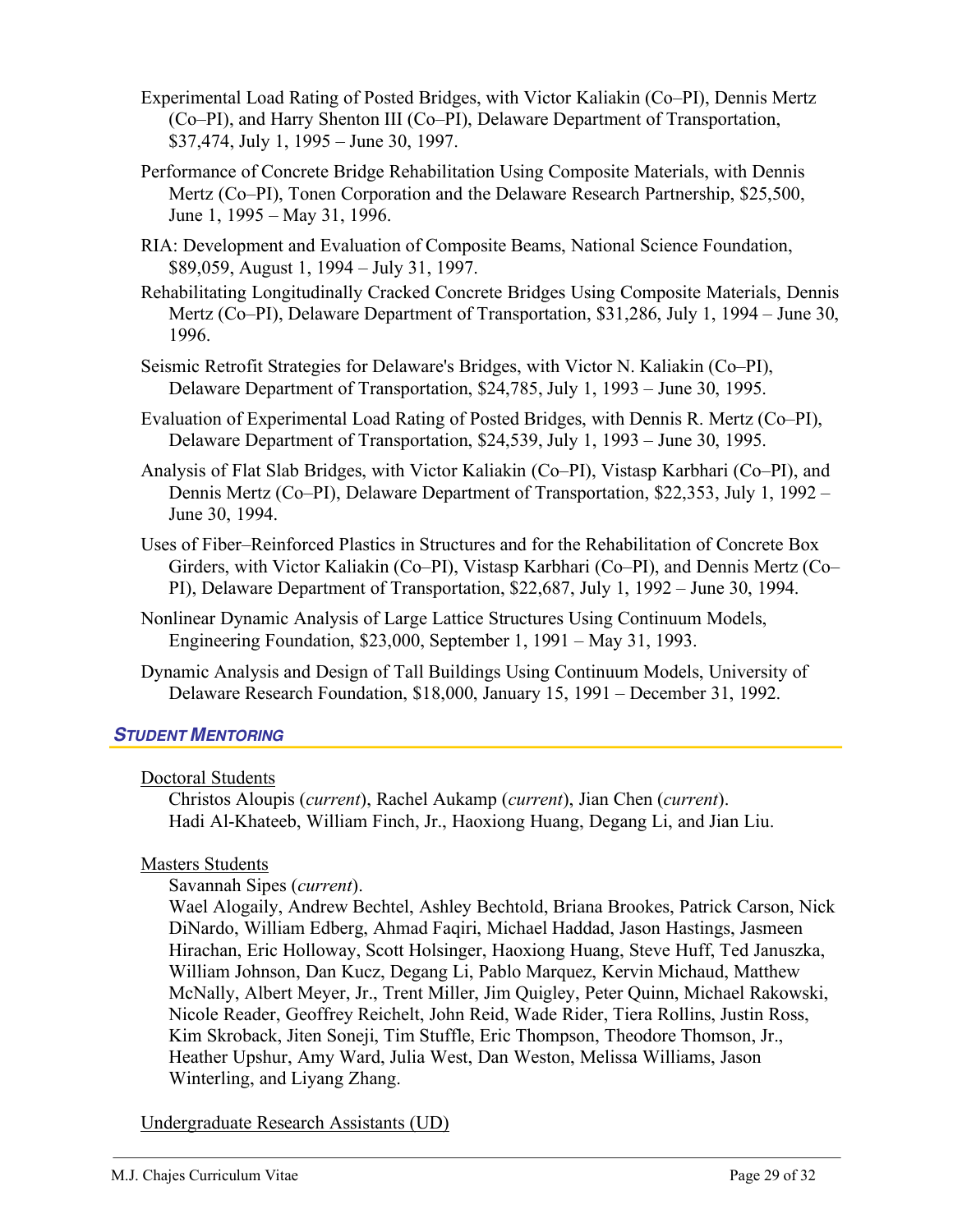Dan Bartlett, Erik Bergey, David Blanchard, Caryn Bohn, Tim Burroughs, Jack Cardinal, Christopher Chang, Alison Conway, Natalie Czaplicki, Peter Dean, Katherine Dougherty, Cortney Dula, Charlene Elliason, Peter Fagan, Josh Fanelli, Cory Farschman, Emily Fletcher, Stephanie Glien, Jason Hastings, Richard Hayburn, Lauren Healy, Dana Heffernan, Monique Hite, Steve Huff, Joe Jakubowski, Ted Januszka, Julia Krohn, Adriel Lazaro, Ivan Lim, David Lubitz, Kate Manning, Sean Morris, Wendy Neal, Mark Parker, William Payne, Erin Rezich, Rachel Schaefer, Bethany Simmons, Keith Sunshine, Brian Tarantino, Theodore Thomson, Jr., William Tomhon, Debra Varnell, Melissa Williams, Mark D. Wisniewski, John Wodjak, Mete Zadil, and Michael Zettlemoyer.

#### Undergraduate Research Assistants (NSF REU Program)

Laura Akl, Michelle Banister, Kevin Bott, Geoffrey Burrell, Angela Chacon, Doug Charles, Judd Galloway, Kelsey Miner, David Pirnia, Spencer Quiel, Nicole Reader, Justin Ross, Matthew Savage, Matthew Swinehart, Katie Wehrum, Kris Weidner, and Laura Weyl.

#### *TEACHING*

#### University of Delaware

| 2020 Fall:   | <b>CIEG 402</b><br><b>CIEG 481</b> | Introduction to Sustainability Principles in CEE<br>Co-op Experience (co-instructor) |
|--------------|------------------------------------|--------------------------------------------------------------------------------------|
| 2020 Spring: | No Classes                         |                                                                                      |
| 2020 Winter: | <b>CIEG 402</b>                    | Introduction to Sustainability Principles in CEE<br>Australia Study Abroad Program   |
| 2019 Fall:   | <b>CIEG 402</b><br><b>CIEG 481</b> | Introduction to Sustainability Principles in CEE<br>Co-op Experience (co-instructor) |
| 2019 Spring: | <b>CIEG 302</b>                    | <b>Structural Design</b>                                                             |
| 2019 Winter: | <b>CIEG 402</b>                    | Introduction to Sustainability Principles in CEE<br>Australia Study Abroad Program   |
| 2018 Fall:   | <b>CIEG 402</b><br><b>CIEG 481</b> | Introduction to Sustainability Principles in CEE<br>Co-op Experience (co-instructor) |
| 2018 Spring: | <b>CIEG 302</b>                    | <b>Structural Design</b>                                                             |
| 2017 Fall:   | <b>EGGG 101</b>                    | Introduction to Engineering (co-instructor)                                          |
|              | <b>CIEG 402</b><br><b>CIEG 481</b> | Introduction to Sustainability Principles in CEE<br>Co-op Experience (co-instructor) |
| 2017 Spring: | <b>CIEG 302</b>                    | <b>Structural Design</b>                                                             |
| 2016 Fall:   | <b>EGGG 101</b>                    | Introduction to Engineering (co-instructor)                                          |
|              | <b>CIEG 402</b><br><b>CIEG 467</b> | Introduction to Sustainability Principles in CEE<br>Co-op Experience (co-instructor) |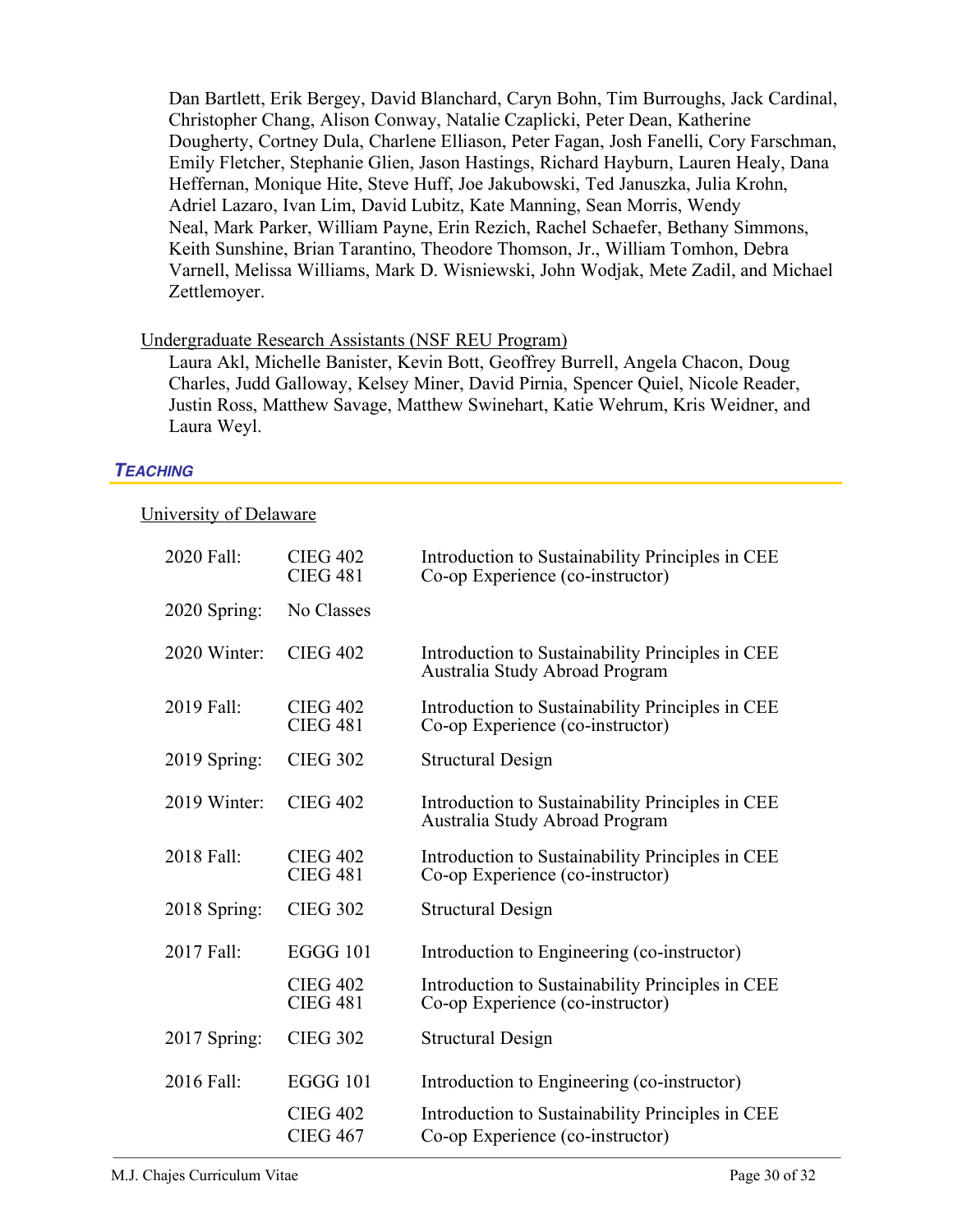| 2016 Spring: | <b>CIEG 302</b>                    | <b>Structural Design</b>                                                                                |
|--------------|------------------------------------|---------------------------------------------------------------------------------------------------------|
| 2015 Fall:   | EGGG 101<br><b>CIEG 402</b>        | Introduction to Engineering (co-instructor)<br>Introduction to Sustainability Principles in CEE         |
|              | <b>CIEG 467</b>                    | Co-op Experience (co-instructor)                                                                        |
| 2015 Spring: | Sabbatical                         |                                                                                                         |
| 2014 Fall:   | <b>EGGG 101</b>                    | Introduction to Engineering (CEE Organizer)                                                             |
|              | <b>CIEG 211</b>                    | <b>Statics</b>                                                                                          |
| 2014 Spring: | <b>CIEG 302</b>                    | <b>Structural Design</b>                                                                                |
| 2013 Fall:   | <b>EGGG 101</b>                    | Introduction to Engineering (CEE Organizer)                                                             |
|              | <b>CIEG 211</b>                    | <b>Statics</b>                                                                                          |
| 2013 Spring: | <b>CIEG 167</b>                    | Sustainable Energy Technology (Co-Taught with                                                           |
|              | <b>CIEG 302</b>                    | Dr. Heck)<br>Structural Design (Co–Taught with Dr. Righman)                                             |
| 2012 Fall:   | <b>EGGG 101</b><br><b>CIEG 301</b> | Introduction to Engineering (CEE Organizer)<br>Structural Analysis (Taught Computer Laboratory)         |
| 2011 Fall:   | <b>EGGG 101</b>                    | Introduction to Engineering (Contributor)                                                               |
| 2010 Fall:   | <b>EGGG 101</b>                    | Introduction to Engineering (Course Coordinator)                                                        |
| 2009 Fall:   | <b>EGGG 101</b>                    | Introduction to Engineering (Course Coordinator)                                                        |
| 2008 Fall:   | <b>EGGG 101</b>                    | Introduction to Engineering (Course Coordinator)                                                        |
| 2008 Spring: | <b>CIEG 302</b>                    | Structural Design (Co–Taught with Dr. Righman)                                                          |
|              | <b>CIEG 167</b>                    | Introduction to Civil Engineering (Co-Taught with<br>Dr. Davidson, Dr. Lee, Dr. Puleo, and Dr. Shenton) |
| 2007 Fall:   | <b>EGGG 101</b>                    | Introduction to Engineering (Course Coordinator)                                                        |
| 2007 Spring: | <b>CIEG 302</b>                    | Structural Design (Co-Taught with Dr. Righman)                                                          |
| 2006 Fall:   | <b>EGGG 167</b>                    | Introduction to Engineering (Course Coordinator)                                                        |
| 2005 Fall:   | <b>CIEG 301</b>                    | Structural Analysis (Co–Taught with Dr. Righman)                                                        |
| 2005 Spring: | <b>CIEG 667</b>                    | Matrix Structural Analysis                                                                              |
| 2004 Fall:   | <b>CIEG 301</b>                    | <b>Structural Analysis</b>                                                                              |
| 2004 Spring: | <b>CIEG 302</b>                    | Structural Design (Co–Taught with Dr. Mertz)                                                            |
|              | <b>CIEG 865</b>                    | <b>Structural Engineering Seminar</b>                                                                   |
| 2003 Fall:   | <b>CIEG 301</b>                    | <b>Structural Analysis</b>                                                                              |
| 2003 Spring: | <b>CIEG 302</b>                    | Structural Design (Co-Taught with Dr. Mertz)                                                            |
|              | <b>CIEG 461</b>                    | Senior Design                                                                                           |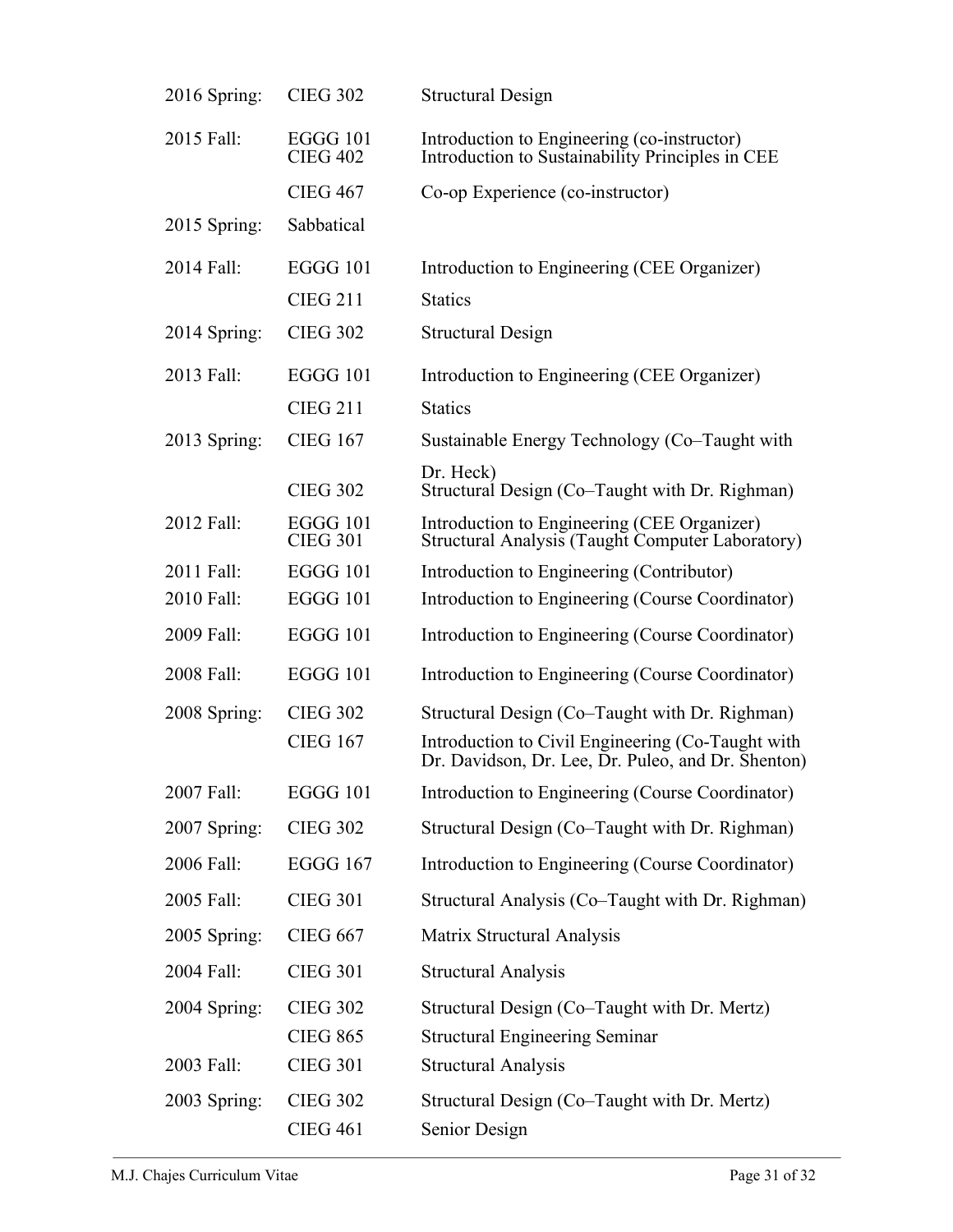|              | <b>CIEG 865</b>                    | <b>Structural Engineering Seminar</b>                                                                         |
|--------------|------------------------------------|---------------------------------------------------------------------------------------------------------------|
| 2002 Fall:   | <b>CIEG 461</b>                    | Senior Design                                                                                                 |
| 2002 Spring: | <b>CIEG 302</b>                    | Structural Design (Co–Taught with Dr. Mertz)                                                                  |
|              | <b>CIEG 865</b>                    | <b>Structural Engineering Seminar</b>                                                                         |
| 2001 Fall:   | <b>CIEG 301</b>                    | <b>Structural Analysis</b>                                                                                    |
| 2001 Spring: | <b>CIEG 467</b>                    | Structural Design (Co–Taught with Dr. Mertz)                                                                  |
|              | <b>CIEG 865</b>                    | <b>Structural Engineering Seminar</b>                                                                         |
|              | <b>CIEG 867</b>                    | (Co-Taught with Dr. Mertz)<br>Intermediate Topics in Finite Element Analysis<br>(Co–Taught with Dr. Kaliakin) |
| 2000 Fall:   | <b>CIEG 865</b>                    | <b>Structural Engineering Seminar</b>                                                                         |
| 2000 Spring: | <b>CIEG 467</b>                    | Structural Design (Co–Taught with Dr. Mertz)                                                                  |
|              | <b>CIEG 867</b>                    | Intermediate Topics in Finite Element Analysis<br>(Co–Taught with Dr. Kaliakin)                               |
| 1999 Fall:   | <b>CIEG 301</b>                    | Analysis of Structures                                                                                        |
| 1999 Spring: | <b>CIEG 403</b><br><b>CIEG 865</b> | Concrete Design<br><b>Structural Engineering Seminar</b>                                                      |
| 1998 Fall:   | CIEG 405/605                       | Matrix Structural Analysis                                                                                    |
| 1998 Spring: | Sabbatical                         |                                                                                                               |
| 1997 Fall:   | Sabbatical                         |                                                                                                               |
| 1997 Spring: | <b>CIEG 403</b>                    | Concrete Design                                                                                               |
|              | CIEG 405/605                       | Matrix Structural Analysis                                                                                    |
| 1996 Fall:   | <b>CIEG 211</b>                    | <b>Statics</b>                                                                                                |
| 1996 Spring: | <b>CIEG 212</b><br>CIEG 213        | Strength of Materials (Co–Taught with Dr. Mertz)<br>Strength of Materials Lab                                 |
|              | <b>CIEG 403</b>                    | Concrete Design                                                                                               |
| 1995 Fall:   | <b>CIEG 803</b>                    | <b>Advanced Concrete Design</b>                                                                               |
| 1995 Spring: | <b>CIEG 403</b><br><b>CIEG 605</b> | Concrete Design<br>Matrix Structural Analysis                                                                 |
| 1994 Fall:   | <b>CIEG 402</b><br><b>CIEG 865</b> | Steel Design<br><b>Structural Engineering Seminar</b>                                                         |
| 1994 Spring: | <b>CIEG 467</b>                    | Computer Methods of Structural Analysis (Course)                                                              |
|              | <b>CIEG 611</b>                    | Co–Taught and Co–Developed with Dr. Kaliakin)<br><b>Structural Dynamics Design</b>                            |
| 1993 Fall:   | <b>CIEG 402</b>                    | Steel Design                                                                                                  |
| 1993 Spring: | <b>CIEG 403</b>                    | Concrete Design                                                                                               |
|              | CIEG 405/605                       | Matrix Structural Analysis                                                                                    |